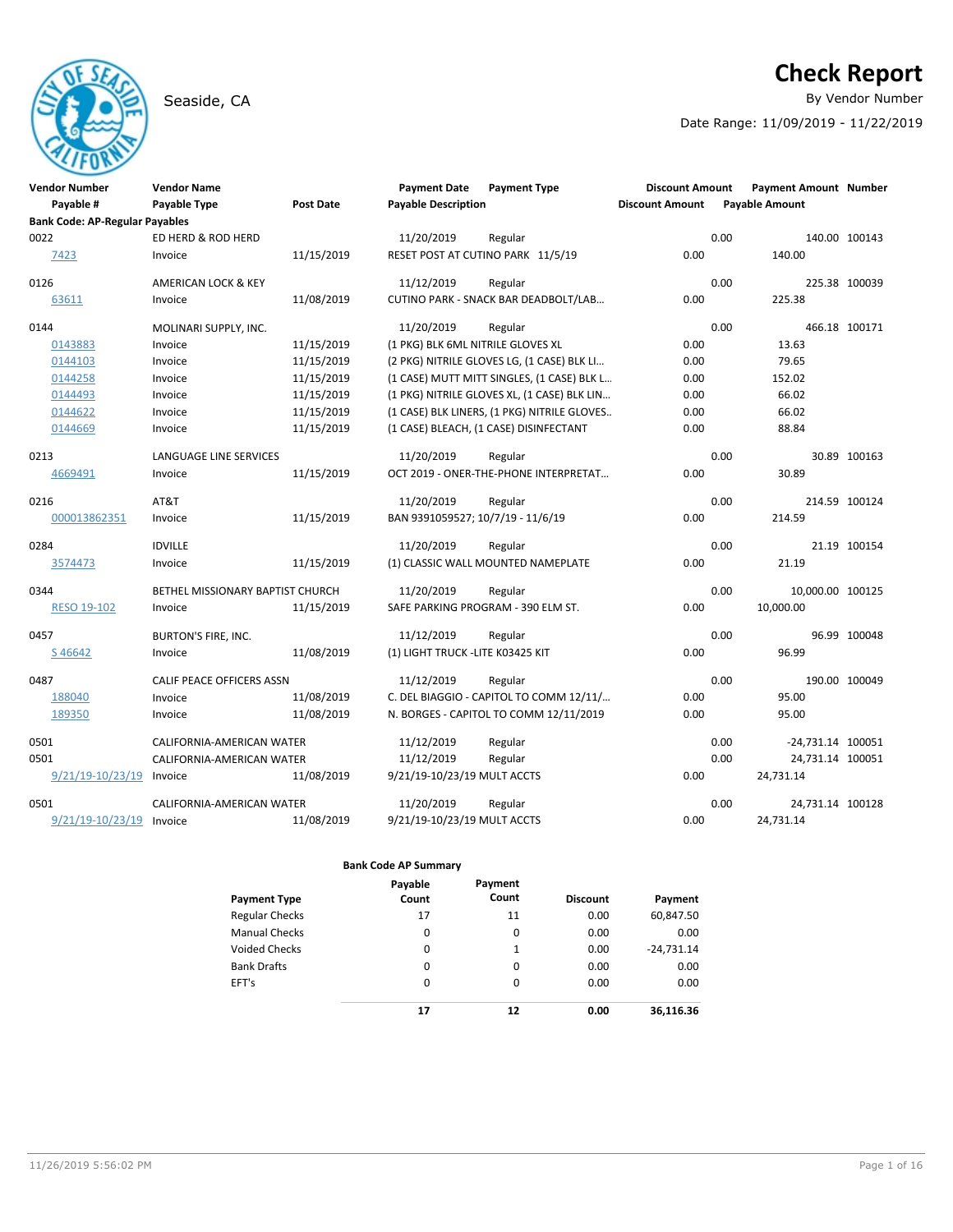| <b>Vendor Number</b>                  | <b>Vendor Name</b>          |                  | <b>Payment Date</b>        | <b>Payment Type</b> | <b>Discount Amount</b> |      | <b>Payment Amount Number</b> |                      |
|---------------------------------------|-----------------------------|------------------|----------------------------|---------------------|------------------------|------|------------------------------|----------------------|
| Payable #                             | Payable Type                | <b>Post Date</b> | <b>Payable Description</b> |                     | <b>Discount Amount</b> |      | <b>Payable Amount</b>        |                      |
| <b>Bank Code: PY-Payroll Payables</b> |                             |                  |                            |                     |                        |      |                              |                      |
| 0530                                  | CA. STATE DISBURSEMENT UNIT |                  | 11/21/2019                 | <b>Bank Draft</b>   |                        | 0.00 |                              | 23.08 RLX9GTW6658    |
| <b>INV0003880</b>                     | Invoice                     | 11/21/2019       | CASE NO: 200000001987788   |                     | 0.00                   |      | 23.08                        |                      |
| 0530                                  | CA. STATE DISBURSEMENT UNIT |                  | 11/21/2019                 | <b>Bank Draft</b>   |                        | 0.00 |                              | 299.07 RLX9GTW6658   |
| <b>INV0003875</b>                     | Invoice                     | 11/21/2019       | CASE NO.: 0530033626-01    |                     | 0.00                   |      | 299.07                       |                      |
| 0530                                  | CA. STATE DISBURSEMENT UNIT |                  | 11/21/2019                 | <b>Bank Draft</b>   |                        | 0.00 |                              | 142.61 RLX9GTW6658   |
| <b>INV0003877</b>                     | Invoice                     | 11/21/2019       | CASE NO: 200000000125769   |                     | 0.00                   |      | 142.61                       |                      |
| 0530                                  | CA. STATE DISBURSEMENT UNIT |                  | 11/21/2019                 | <b>Bank Draft</b>   |                        | 0.00 |                              | 1,767.48 RLX9GTW6658 |
| <b>INV0003876</b>                     | Invoice                     | 11/21/2019       | CASE NO.: 200000001441634  |                     | 0.00                   |      | 1,767.48                     |                      |
| 0530                                  | CA. STATE DISBURSEMENT UNIT |                  | 11/21/2019                 | <b>Bank Draft</b>   |                        | 0.00 |                              | 461.53 RLX9GTW6658   |
| <b>INV0003878</b>                     | Invoice                     | 11/21/2019       | CASE NO.: 200000001549267  |                     | 0.00                   |      | 461.53                       |                      |
| 0530                                  | CA. STATE DISBURSEMENT UNIT |                  | 11/21/2019                 | <b>Bank Draft</b>   |                        | 0.00 |                              | 603.69 RLX9GTW6658   |
| <b>INV0003879</b>                     | Invoice                     | 11/21/2019       | CASE NO: 200000001987788   |                     | 0.00                   |      | 603.69                       |                      |

|                       | Payable  | Payment  |                 |          |
|-----------------------|----------|----------|-----------------|----------|
| <b>Payment Type</b>   | Count    | Count    | <b>Discount</b> | Payment  |
| <b>Regular Checks</b> | 0        | 0        | 0.00            | 0.00     |
| <b>Manual Checks</b>  | $\Omega$ | $\Omega$ | 0.00            | 0.00     |
| <b>Voided Checks</b>  | 0        | $\Omega$ | 0.00            | 0.00     |
| <b>Bank Drafts</b>    | 6        | 6        | 0.00            | 3,297.46 |
| EFT's                 | $\Omega$ | $\Omega$ | 0.00            | 0.00     |
|                       | 6        | 6        | 0.00            | 3.297.46 |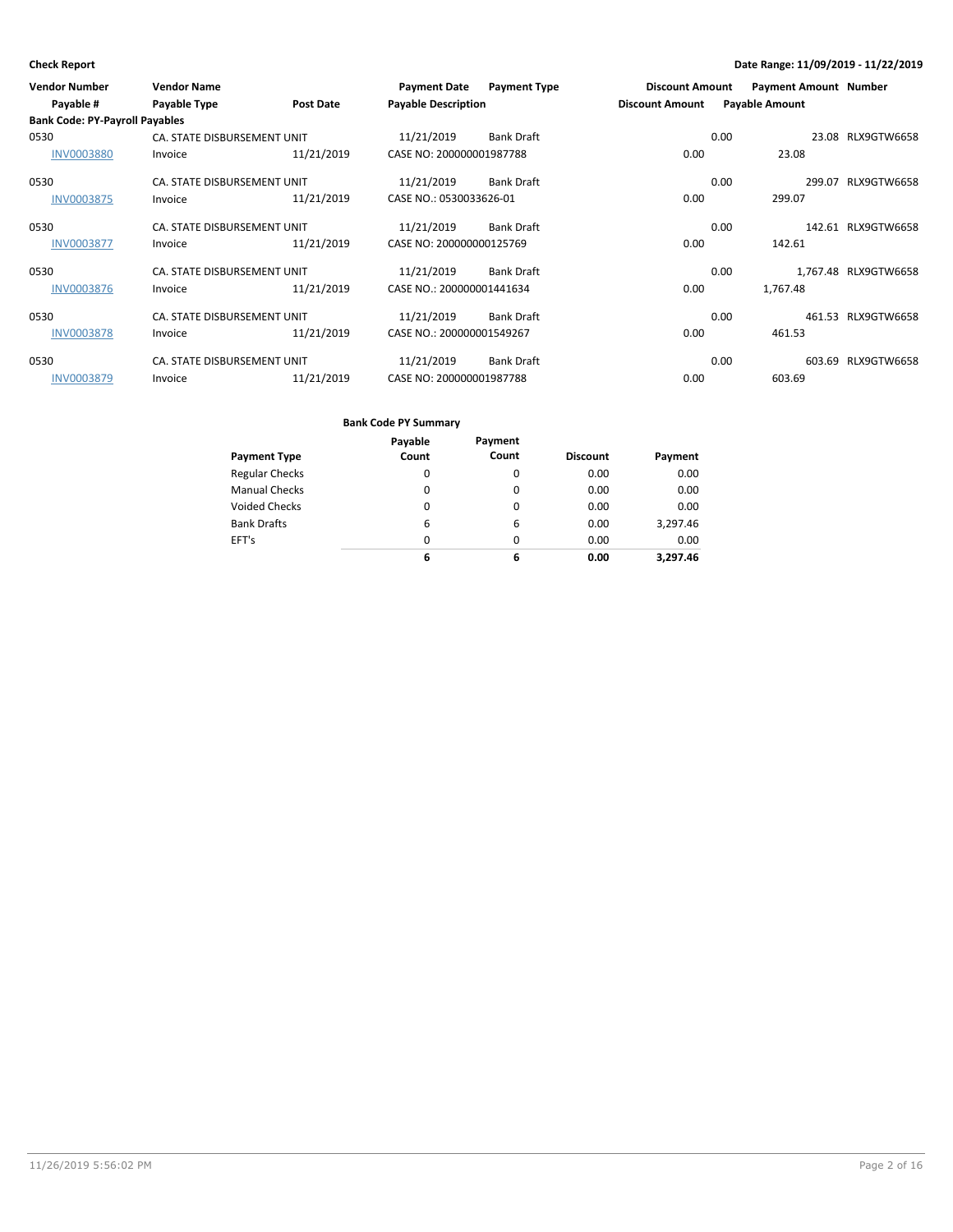| <b>Vendor Number</b><br>Payable #     | <b>Vendor Name</b><br>Payable Type          | <b>Post Date</b> | <b>Payment Date</b><br><b>Payable Description</b> | <b>Payment Type</b>                               | <b>Discount Amount</b><br><b>Discount Amount</b> |      | Payment Amount Number<br><b>Payable Amount</b> |               |
|---------------------------------------|---------------------------------------------|------------------|---------------------------------------------------|---------------------------------------------------|--------------------------------------------------|------|------------------------------------------------|---------------|
| <b>Bank Code: AP-Regular Payables</b> |                                             |                  |                                                   |                                                   |                                                  |      |                                                |               |
| 0791                                  | COMMUNITY PARTNERSHIP FOR YOUTH             |                  | 11/12/2019                                        | Regular                                           |                                                  | 0.00 | 1,773.75 100053                                |               |
| OCT 2019                              | Invoice                                     | 11/08/2019       |                                                   | OCT 2019 - CAL VIP FOR MIDDLE SCHOOL M            | 0.00                                             |      | 1,773.75                                       |               |
| 0814                                  | <b>CONSOLIDATED ELECTRICAL DISTRIBUTORS</b> |                  | 11/20/2019                                        | Regular                                           |                                                  | 0.00 |                                                | 33.23 100131  |
| 4914-579116                           | Invoice                                     | 11/15/2019       | MISC SUPPLIES FOR MECHANIC SHOP                   |                                                   | 0.00                                             |      | 33.23                                          |               |
| 0898                                  | <b>CRYSTAL SPRINGS WATER</b>                |                  | 11/20/2019                                        | Regular                                           |                                                  | 0.00 |                                                | 279.25 100133 |
| 0000228012                            | Invoice                                     | 11/15/2019       |                                                   | 656 BROADWAY AVE - ECON DEV 10/7/19               | 0.00                                             |      | 14.25                                          |               |
| 0000228015                            | Invoice                                     | 11/15/2019       | 650 OLYMPIA AVE 10/7/19                           |                                                   | 0.00                                             |      | 7.75                                           |               |
| 0000231523                            | Credit Memo                                 | 11/15/2019       |                                                   | 440 HARCOURT - ENGINEERING 10/14/19               | 0.00                                             |      | $-6.00$                                        |               |
| 0000231524                            | Invoice                                     | 11/15/2019       | 440 HARCOURT - RMS 10/14/19                       |                                                   | 0.00                                             |      | 45.25                                          |               |
| 0000231527                            | Invoice                                     | 11/15/2019       | 986 HILBY AVE - 10/14/19                          |                                                   | 0.00                                             |      | 86.50                                          |               |
| 0000231528                            | Invoice                                     | 11/15/2019       | 1136 WHEELER ST - 10/14/19                        |                                                   | 0.00                                             |      | 39.25                                          |               |
| 0000231529                            | Invoice                                     | 11/15/2019       | 1148 WHEELER ST - 10/14/19                        |                                                   | 0.00                                             |      | 44.50                                          |               |
| 0000239797                            | Invoice                                     | 11/15/2019       | 656 BROADWAY - ECON DEV 10/28/19                  |                                                   | 0.00                                             |      | 4.75                                           |               |
| 0000243467                            | Invoice                                     | 11/15/2019       |                                                   | 440 HARCOURT - ENGINEERING 10/31/19               | 0.00                                             |      | 5.00                                           |               |
| 0000243468                            | Invoice                                     | 11/15/2019       | 440 HARCOURT - RMS 10/31/19                       |                                                   | 0.00                                             |      | 5.00                                           |               |
| 0000243469                            | Invoice                                     | 11/15/2019       | 656 BROADWAY - ECON DEV 10/31/19                  |                                                   | 0.00                                             |      | 5.00                                           |               |
| 0000243796                            | Invoice                                     | 11/15/2019       | 986 HILBY AVE - 10/31/19                          |                                                   | 0.00                                             |      | 18.00                                          |               |
| 0000243797                            | Invoice                                     | 11/15/2019       | 1148 WHEELER ST - 10/31/19                        |                                                   | 0.00                                             |      | 5.00                                           |               |
| 0000243798                            | Invoice                                     | 11/15/2019       | 1136 WHEELER ST - 10/31/19                        |                                                   | 0.00                                             |      | 5.00                                           |               |
| 0922                                  | <b>CYPRESS COAST FORD-LINCOLN</b>           |                  | 11/20/2019                                        |                                                   |                                                  | 0.00 |                                                | 815.08 100134 |
| 196659                                | Invoice                                     | 11/15/2019       |                                                   | Regular<br>MISC PARTS SHIPPED TO 650 OLYMPIA AVE. | 0.00                                             |      | 325.91                                         |               |
| 196694                                | Invoice                                     | 11/15/2019       | (1) HOSE ASY                                      |                                                   | 0.00                                             |      | 20.54                                          |               |
| 196738                                | Invoice                                     | 11/15/2019       | (2) HOSE ASY                                      |                                                   | 0.00                                             |      | 36.47                                          |               |
| 345625                                | Invoice                                     | 11/15/2019       |                                                   | TAG #T4712A / REPAIR WORK ON 2015 FOR             | 0.00                                             |      | 432.16                                         |               |
|                                       |                                             |                  |                                                   |                                                   |                                                  |      |                                                |               |
| 0981                                  | DEL MAR FRENCH LAUNDRY, INC.                |                  | 11/20/2019                                        | Regular                                           |                                                  | 0.00 |                                                | 156.00 100139 |
| 10/25/2019                            | Invoice                                     | 11/15/2019       | RECREATION DEPT LAUNDRY 10/25/19                  |                                                   | 0.00                                             |      | 156.00                                         |               |
| 0988                                  | DEL REY CAR WASH                            |                  | 11/20/2019                                        | Regular                                           |                                                  | 0.00 |                                                | 269.00 100140 |
| 1060                                  | Invoice                                     | 11/15/2019       |                                                   | (3) FULL SVC CAR WASHES - PUBLIC WORKS            | 0.00                                             |      | 54.00                                          |               |
| 1061                                  | Invoice                                     | 11/15/2019       |                                                   | POLICE DEPT - (11) FULL SERVICE CAR WASH          | 0.00                                             |      | 215.00                                         |               |
|                                       |                                             |                  | 11/20/2019                                        |                                                   |                                                  |      |                                                |               |
| 1070                                  | DROUGHT RESISTANT NURSERY, INC.             | 11/15/2019       | MISC PLANTS FOR 610 OLYMPIA AVE.                  | Regular                                           | 0.00                                             | 0.00 | 1,569.07 100142<br>1,569.07                    |               |
| 243024                                | Invoice                                     |                  |                                                   |                                                   |                                                  |      |                                                |               |
| 1176                                  | <b>EWING IRRIGATION PRODUCTS</b>            |                  | 11/12/2019                                        | Regular                                           |                                                  | 0.00 |                                                | 324.67 100062 |
| 8588320                               | Invoice                                     | 11/08/2019       |                                                   | (2) COMMERCIAL VALVE, (100) 100FT TUBING          | 0.00                                             |      | 156.93                                         |               |
| 8588321                               | Invoice                                     | 11/08/2019       |                                                   | (2) JUMBO BOX/LID, (2) 12" GREEN BOX              | 0.00                                             |      | 167.74                                         |               |
| 1385                                  | <b>GOVT FINANCE OFFICERS ASSOCIATION</b>    |                  | 11/20/2019                                        | Regular                                           |                                                  | 0.00 |                                                | 250.00 100149 |
| 0123003 19/20                         | Invoice                                     | 11/15/2019       |                                                   | DRABNER/KIM MEMBERSHIP 10/01/19 - 9/              | 0.00                                             |      | 250.00                                         |               |
|                                       |                                             |                  |                                                   |                                                   |                                                  |      |                                                |               |
| 1391                                  | <b>GRANITE CONSTRUCTION COMPANY</b>         |                  | 11/12/2019                                        | Regular                                           |                                                  | 0.00 |                                                | 108.75 100065 |
| 1685449                               | Invoice                                     | 11/08/2019       |                                                   | TICKET #15591714; 1.26 TONS 1/2"HMA64-            | 0.00                                             |      | 108.75                                         |               |
| 1392                                  | <b>GRANITE ROCK COMPANY</b>                 |                  | 11/12/2019                                        | Regular                                           |                                                  | 0.00 | 41,430.93 100066                               |               |
| 988783                                | Invoice                                     | 11/08/2019       |                                                   | FY 2020 CUTINO PK PH I THRU 10/31/2019;           | 0.00                                             |      | 41,430.93                                      |               |
| 1402                                  |                                             |                  | 11/12/2019                                        | Regular                                           |                                                  | 0.00 | 1,944.46 100067                                |               |
|                                       | <b>GREATER VICTORY TEMPLE</b>               |                  |                                                   |                                                   |                                                  |      |                                                |               |
| $\overline{\mathbf{1}}$               | Invoice                                     | 11/08/2019       |                                                   | 1 QTR, FY 2019/20 - CDBG FOR AFTERNOON            | 0.00                                             |      | 1,944.46                                       |               |
| 1494                                  | HD SUPPLY FACILITIES MAINTENANCE            |                  | 11/12/2019                                        | Regular                                           |                                                  | 0.00 |                                                | 287.71 100069 |
| 9176933790                            | Invoice                                     | 11/08/2019       | (2) 4' MED FLR LAMP RECYCLING KIT                 |                                                   | 0.00                                             |      | 136.32                                         |               |
| 9176999521                            | Invoice                                     | 11/08/2019       | (1) MOEN METERING FCT CHRM 1 HDL                  |                                                   | 0.00                                             |      | 151.39                                         |               |
|                                       | HD SUPPLY FACILITIES MAINTENANCE            |                  |                                                   |                                                   |                                                  | 0.00 |                                                |               |
| 1494                                  |                                             |                  | 11/20/2019                                        | Regular                                           | 0.00                                             |      | 43.68                                          | 43.68 100152  |
| 9177105838                            | Invoice                                     | 11/15/2019       |                                                   | (1) 6V 12Ah EMRGNCY BATTERY, (1) A23 ALK          |                                                  |      |                                                |               |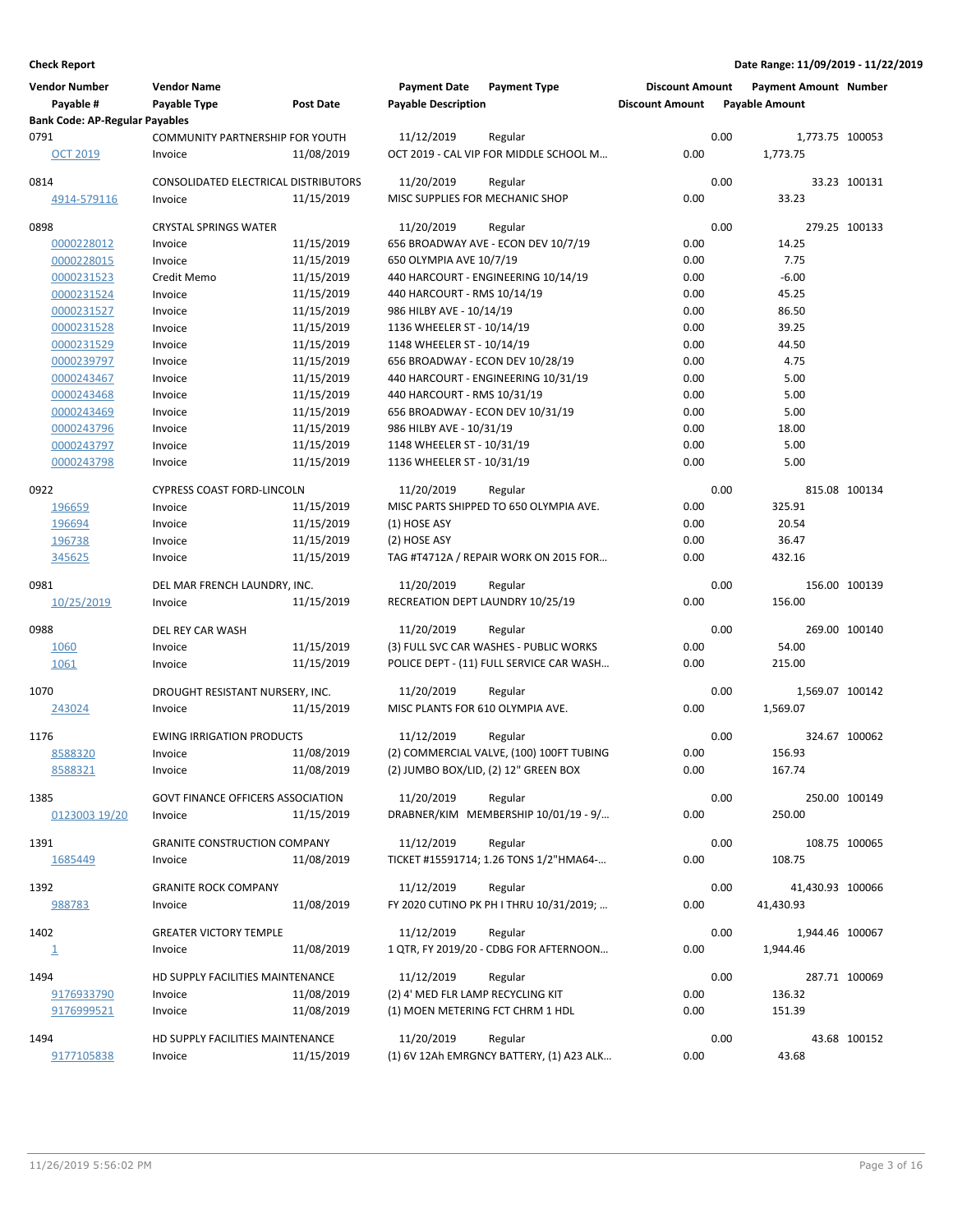| <b>Vendor Number</b>         | <b>Vendor Name</b>               |                  | <b>Payment Date</b>                | <b>Payment Type</b>                          | <b>Discount Amount</b> |      | <b>Payment Amount Number</b> |               |
|------------------------------|----------------------------------|------------------|------------------------------------|----------------------------------------------|------------------------|------|------------------------------|---------------|
| Payable #                    | Payable Type                     | <b>Post Date</b> | <b>Payable Description</b>         |                                              | <b>Discount Amount</b> |      | <b>Payable Amount</b>        |               |
| 1561                         | HOME DEPOT CREDIT SERVICES       |                  | 11/12/2019                         | Regular                                      |                        | 0.00 | 3,575.27 100070              |               |
| 3042036                      | Invoice                          | 11/08/2019       |                                    | (1) REPAIR LINK, (1) EYEBLT NUT, (4 FT) LINK | 0.00                   |      | 10.88                        |               |
| 4519166                      | Invoice                          | 11/08/2019       | CITY HALL CHRISTMAS LIGHTS         |                                              | 0.00                   |      | 1,369.16                     |               |
| 5161507                      | Invoice                          | 11/08/2019       | <b>CITY HALL CHRISTMAS LIGHTS</b>  |                                              | 0.00                   |      | 2,066.20                     |               |
| 6141332                      | Invoice                          | 11/08/2019       |                                    | (3) CLAMP SETS, (1 PK) 100' WIRE ROPE        | 0.00                   |      | 53.31                        |               |
| 8192988                      | Invoice                          | 11/08/2019       | (3) BALL VALVES, (2) HOSE REPAIR   |                                              | 0.00                   |      | 75.72                        |               |
|                              |                                  |                  |                                    |                                              |                        |      |                              |               |
| 1569                         | <b>HOPE SERVICES</b>             |                  | 11/20/2019                         | Regular                                      |                        | 0.00 | 6,907.09 100153              |               |
| S169699                      | Invoice                          | 11/15/2019       |                                    | OCT 2019 - SEASIDE MAINTENANCE CREW          | 0.00                   |      | 6,907.09                     |               |
|                              |                                  |                  |                                    |                                              |                        |      |                              |               |
| 1798                         | <b>KELLY-MOORE PAINT COMPANY</b> |                  | 11/20/2019                         | Regular                                      |                        | 0.00 |                              | 195.97 100160 |
| 802-00000712941              | Invoice                          | 11/15/2019       |                                    | MISC SUPPLIES - CORP YARD NEW OFFICE         | 0.00                   |      | 92.35                        |               |
| 802-00000712948              | Invoice                          | 11/15/2019       |                                    | MISC SUPPLIES - CORP YARD NEW OFFICE         | 0.00                   |      | 100.68                       |               |
| 802-00000713285              | Invoice                          | 11/15/2019       |                                    | MISC SUPPLIES - CORP YARD NEW OFFICE         | 0.00                   |      | 2.94                         |               |
|                              |                                  |                  |                                    |                                              |                        |      |                              |               |
| 2045                         | M & S BUILDING SUPPLY INC        |                  | 11/20/2019                         | Regular                                      |                        | 0.00 |                              | 103.99 100166 |
| 001434524                    | Invoice                          | 11/15/2019       | (4) JOIST HANGER, SCREWS           |                                              | 0.00                   |      | 35.44                        |               |
| 001434525                    | Invoice                          | 11/15/2019       | LUMBER FOR LAGUNA GRANDE PARK      |                                              | 0.00                   |      | 68.55                        |               |
|                              | MARTIN'S IRRIGATION SUPPLY, INC. |                  |                                    |                                              |                        | 0.00 |                              |               |
| 2102                         |                                  |                  | 11/12/2019                         | Regular                                      |                        |      |                              | 391.37 100077 |
| 555010                       | Invoice                          | 11/08/2019       | (1) WILKINS 975XL 3/4              |                                              | 0.00                   |      | 350.55                       |               |
| 555205                       | Invoice                          | 11/08/2019       |                                    | (25) TECHLINE MALE ADPTR, TEE, ELBOWS        | 0.00                   |      | 33.05                        |               |
| 555440                       | Invoice                          | 11/08/2019       | (1) T-250 CONNECTOR BAG OF 25      |                                              | 0.00                   |      | 7.77                         |               |
| 2186                         | MISSION UNIFORM SERVICE          |                  | 11/12/2019                         | Regular                                      |                        | 0.00 |                              | 667.43 100079 |
| 511065516                    | Invoice                          | 11/08/2019       |                                    | RECREATION DEPT UNIFORM SVC ON 10/30         | 0.00                   |      | 133.28                       |               |
| 511089880                    | Invoice                          | 11/08/2019       |                                    | SEASIDE MAINT & UTIL UNIFORM SVC 10/28       | 0.00                   |      | 54.00                        |               |
|                              |                                  |                  |                                    |                                              |                        |      |                              |               |
| 511093967                    | Invoice                          | 11/08/2019       |                                    | SEASIDE MAIN & UTILITIES UNIFORM SVC 11      | 0.00                   |      | 361.55                       |               |
| 511093968                    | Invoice                          | 11/08/2019       |                                    | SEASIDE POMA DEPT UNIFORM SVC 11/4/19        | 0.00                   |      | 96.60                        |               |
| 511098365                    | Invoice                          | 11/08/2019       |                                    | SEASIDE MAINT & UTIL UNIFORM SVC 11/4/       | 0.00                   |      | 22.00                        |               |
| 2186                         | MISSION UNIFORM SERVICE          |                  | 11/20/2019                         | Regular                                      |                        | 0.00 |                              | 632.14 100170 |
| 511116003                    | Invoice                          | 11/15/2019       |                                    | RECREATION DEPT UNIFORM SVC 11/6/19          | 0.00                   |      | 133.28                       |               |
| 511145103                    | Invoice                          | 11/15/2019       |                                    | SEASIDE MAIN & UTILITIES UNIFORM SVC 11      | 0.00                   |      | 328.17                       |               |
| 511145104                    | Invoice                          | 11/15/2019       |                                    | SEASIDE POMA DEPT UNIFORM SVC 11/11/19       | 0.00                   |      | 96.60                        |               |
| 511146196                    | Invoice                          | 11/15/2019       |                                    | SEASIDE MAIN & UTILITIES UNIFORM SVC 11      | 0.00                   |      | 74.09                        |               |
|                              |                                  |                  |                                    |                                              |                        |      |                              |               |
| 2205                         | MONTEREY COUNTY CONVENTION       |                  | 11/12/2019                         | Regular                                      |                        | 0.00 | 22,030.25 100084             |               |
| 15837                        | Invoice                          | 11/08/2019       |                                    | OCT - DEC 2019 JURIS IMPRVMNT INVEST         | 0.00                   |      | 22,030.25                    |               |
|                              |                                  |                  |                                    |                                              |                        |      |                              |               |
| 2205                         | MONTEREY COUNTY CONVENTION       |                  | 11/20/2019                         | Regular                                      |                        | 0.00 | 21,616.65 100173             |               |
| <b>SEPT 2019</b>             | Invoice                          | 11/15/2019       | SEPT 2019 - SEASIDE TID REMITTANCE |                                              | 0.00                   |      | 21,616.65                    |               |
|                              |                                  |                  |                                    |                                              |                        |      |                              |               |
| 2236                         | MBS BUSINESS SYSTEMS             |                  | 11/12/2019                         | Regular                                      |                        | 0.00 |                              | 369.09 100078 |
| 370921                       | Invoice                          | 11/08/2019       |                                    | 656 BROADWAY AVE - KONIKA COPIER LEASE       | 0.00                   |      | 261.73                       |               |
| 372568                       | Invoice                          | 11/08/2019       |                                    | 610 OLYMPIA AVE - KONICA COPIER LEASE        | 0.00                   |      | 107.36                       |               |
| 2261                         | MONTEREY COUNTY CLERK OFFICE     |                  | 11/12/2019                         | Regular                                      |                        | 0.00 | 2,454.75 100083              |               |
| 11/5/19 MEMO                 | Invoice                          | 11/08/2019       |                                    | SCSD - NOTICE OF DETERMINATION / EXEM        | 0.00                   |      | 2,454.75                     |               |
|                              |                                  |                  |                                    |                                              |                        |      |                              |               |
| 2279                         | COUNTY OF MONTEREY IT DEPT.      |                  | 11/12/2019                         | Regular                                      |                        | 0.00 | 1,245.50 100054              |               |
| 822 9/2019                   | Invoice                          | 11/08/2019       |                                    | SEPT 2019 - POLICE DEPT (822) MONTHLY IT     | 0.00                   |      | 1,245.50                     |               |
|                              |                                  |                  |                                    |                                              |                        |      |                              |               |
| 2279                         | COUNTY OF MONTEREY IT DEPT.      |                  | 11/20/2019                         | Regular                                      |                        | 0.00 |                              | 448.38 100132 |
| 847 9/2019                   | Invoice                          | 11/15/2019       |                                    | SEPT 2019 - SEASIDE FIRE DEPT (847) MO. IT   | 0.00                   |      | 448.38                       |               |
|                              |                                  |                  |                                    |                                              |                        |      |                              |               |
| 2295                         | MONTEREY COUNTY PETROLEUM        |                  | 11/12/2019                         | Regular                                      |                        | 0.00 | 6,485.18 100085              |               |
| 333029                       | Invoice                          | 11/08/2019       |                                    | 2,000 GALLONS UNLEADED REG GASOLINE          | 0.00                   |      | 6,485.18                     |               |
| 2328                         | <b>WALLACE GROUP</b>             |                  | 11/12/2019                         | Regular                                      |                        | 0.00 | 3,367.50 100115              |               |
| 49368                        | Invoice                          | 11/08/2019       |                                    | SEPT 2019 - TOYOTA SEWER PLAN CHECK SV       | 0.00                   |      | 3,367.50                     |               |
|                              |                                  |                  |                                    |                                              |                        |      |                              |               |
| 2338                         | MONTEREY PENINSULA WATER         |                  | 11/20/2019                         | Regular                                      |                        | 0.00 | 4,571.11 100174              |               |
| $9/30/19 - 10/30/19$ Invoice |                                  | 11/15/2019       |                                    | SEASIDE MWS SURCHARGE FOR 9/30/19 - 10       | 0.00                   |      | 4,571.11                     |               |
|                              |                                  |                  |                                    |                                              |                        |      |                              |               |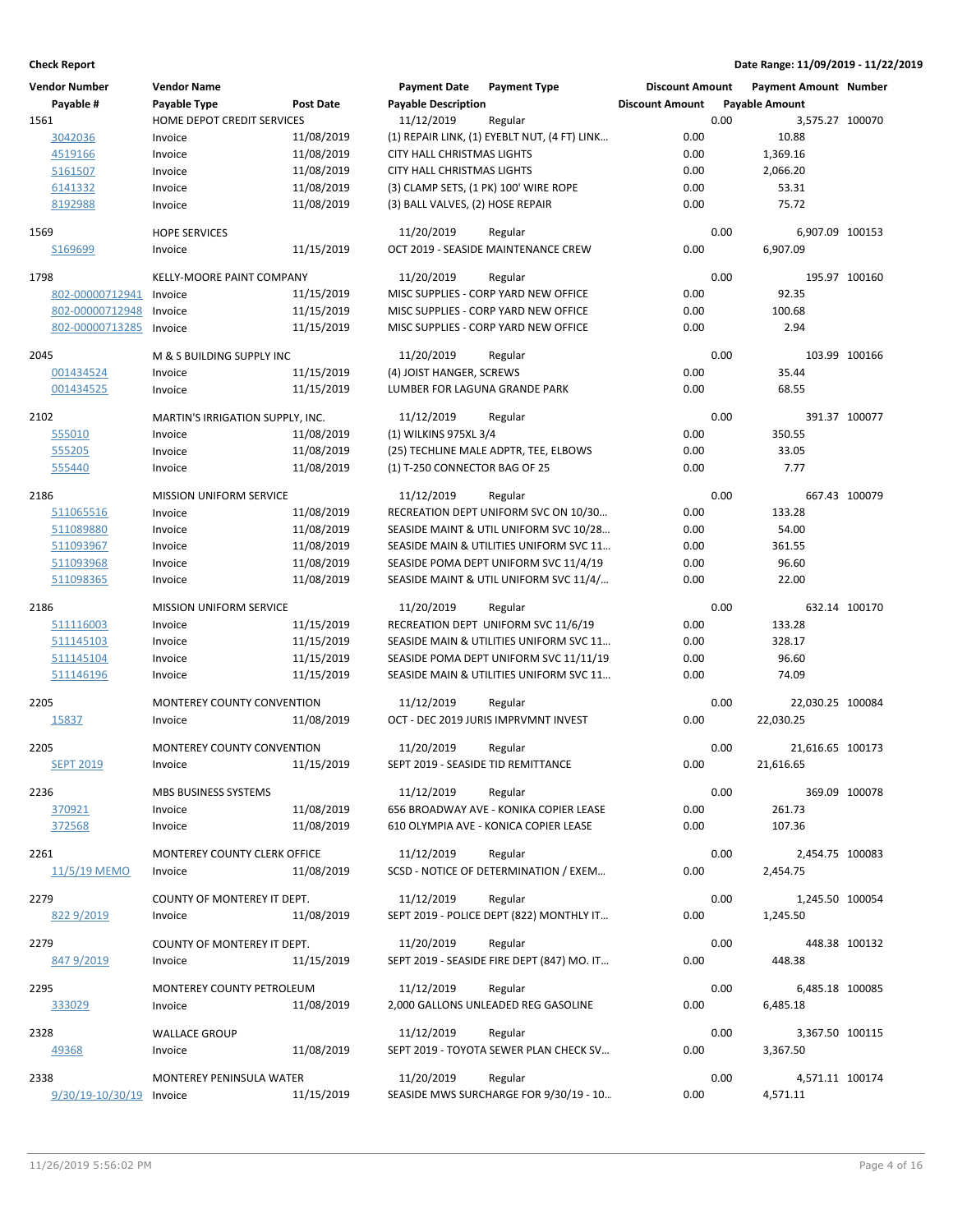| <b>Vendor Number</b>   | <b>Vendor Name</b>                       |            | <b>Payment Date</b>                  | <b>Payment Type</b>                     | <b>Discount Amount</b> |      | <b>Payment Amount Number</b> |               |
|------------------------|------------------------------------------|------------|--------------------------------------|-----------------------------------------|------------------------|------|------------------------------|---------------|
| Payable #              | Payable Type                             | Post Date  | <b>Payable Description</b>           |                                         | <b>Discount Amount</b> |      | <b>Payable Amount</b>        |               |
| 2342                   | MONTEREY REGIONAL WASTE                  |            | 11/20/2019                           | Regular                                 |                        | 0.00 |                              | 243.82 100175 |
| SCALES OCT19 0 Invoice |                                          | 11/15/2019 | SCALES_OCT19_060                     |                                         | 0.00                   |      | 243.82                       |               |
| 2351                   | <b>MONTEREY TIRE SERVICE</b>             |            | 11/20/2019                           | Regular                                 |                        | 0.00 | 1,575.55 100177              |               |
| 1-91556                | Invoice                                  | 11/15/2019 | (2) GOODYEAR EAGLE RS-A 103V         |                                         | 0.00                   |      | 457.93                       |               |
| 1-91669                | Invoice                                  | 11/15/2019 | (2) GOODYEAR G182 RSD DRIVE 16PLY    |                                         | 0.00                   |      | 1,117.62                     |               |
| 2742                   | PENINSULA MESSENGER LLC                  |            | 11/12/2019                           | Regular                                 |                        | 0.00 |                              | 235.67 100092 |
| 189885                 | Invoice                                  | 11/08/2019 |                                      | POLICE DEPT - MONTHLY COURIER SVC TO D  | 0.00                   |      | 235.67                       |               |
| 2752                   | PENINSULA WELDING & MEDICAL SUPPLY, INC. |            | 11/20/2019                           | Regular                                 |                        | 0.00 |                              | 59.69 100182  |
| 192459                 | Invoice                                  | 11/15/2019 |                                      | (3) OXYGEN USP MEDICAL GRD SIZE 15CF    | 0.00                   |      | 59.69                        |               |
| 2781                   | <b>MIRIAM WILSON</b>                     |            | 11/20/2019                           | Regular                                 |                        | 0.00 |                              | 500.00 100169 |
| 242963                 | Invoice                                  | 11/15/2019 | OCT 2109 - MIGRATORY BIRD CONTROL    |                                         | 0.00                   |      | 500.00                       |               |
| 2802                   | PITNEY BOWES GLOBAL                      |            | 11/12/2019                           | Regular                                 |                        | 0.00 | 1,839.09 100093              |               |
| 1014180267             | Invoice                                  | 11/08/2019 |                                      | 2 RED INK CARTRIDGES - MAIL MACHINE     | 0.00                   |      | 229.34                       |               |
| 3103506440             | Invoice                                  | 11/08/2019 |                                      | 8/30/19 - 11/29/19 MAIL MACHINE LEASE   | 0.00                   |      | 1,609.75                     |               |
| 2816                   | PLUG & PAY TECHNOLOGIES, INC.            |            | 11/20/2019                           | Regular                                 |                        | 0.00 |                              | 30.00 100184  |
| <b>OCT 2019</b>        | Invoice                                  | 11/05/2019 |                                      | OCT 2019 - INV #2019110222553210475     | 0.00                   |      | 15.00                        |               |
| <b>OCT 2019.</b>       | Invoice                                  | 11/15/2019 | OCT 2019 - INV #201911022553210476   |                                         | 0.00                   |      | 15.00                        |               |
| 2849                   | PREMIUM AUTO PARTS, INC.                 |            | 11/12/2019                           | Regular                                 |                        | 0.00 |                              | 152.10 100094 |
| 7474-177722            | Invoice                                  | 11/08/2019 | (1) BATTERY - GOLD                   |                                         | 0.00                   |      | 143.01                       |               |
| 7474-177864            | Invoice                                  | 11/08/2019 | (1) TRAILER CONNECTOR                |                                         | 0.00                   |      | 9.09                         |               |
| 2849                   | PREMIUM AUTO PARTS, INC.                 |            | 11/20/2019                           | Regular                                 |                        | 0.00 |                              | 77.22 100185  |
| 7474-177961            | Invoice                                  | 11/15/2019 |                                      | (10) HOSE CLAMP 10 BX, (10) HOSE CLAMP  | 0.00                   |      | 13.11                        |               |
| 7474-178001            | Invoice                                  | 11/15/2019 | (1) INT CR2450/BATTERY               |                                         | 0.00                   |      | 3.27                         |               |
| 7474-178051            | Invoice                                  | 11/15/2019 | $(1)$ HEX DIE                        |                                         | 0.00                   |      | 5.89                         |               |
| 7474-178117            | Invoice                                  | 11/15/2019 | (10) ALL PHI/795c/BULBS              |                                         | 0.00                   |      | 54.95                        |               |
| 2888                   | PURE H20 INC.                            |            | 11/12/2019                           | Regular                                 |                        | 0.00 |                              | 65.54 100095  |
| 11743                  | Invoice                                  | 11/08/2019 |                                      | NOV 2019 - POU COOLER: WS-11000 MO. LE  | 0.00                   |      | 65.54                        |               |
| 2932                   | DISASTER KLEENUP SPECIALISTS             |            | 11/12/2019                           | Regular                                 |                        | 0.00 | 13,479.82 100057             |               |
| 19-22851CLN-E1         | Invoice                                  | 11/08/2019 |                                      | HOMELESS ENCMPMNT CLEANUP THRU 8/1      | 0.00                   |      | 13,479.82                    |               |
| 2946                   | BECK'S SHOE STORE, INC                   |            | 11/12/2019                           | Regular                                 |                        | 0.00 |                              | 308.58 100046 |
| 1000015636             | Invoice                                  | 11/08/2019 |                                      | JOSE CARDONA (SALES SLIP NO. 954101)    | 0.00                   |      | 228.58                       |               |
| 1000015691             | Invoice                                  | 11/08/2019 |                                      | ADALBERTO PAREDES (SALES SLIP NO. 9541  | 0.00                   |      | 80.00                        |               |
| 3048                   | SALINAS PUMP COMPANY                     |            | 11/12/2019                           | Regular                                 |                        | 0.00 | 6,453.38 100098              |               |
| 0031344-IN             | Invoice                                  | 11/08/2019 |                                      | REPAIR WORK TO PUMP AT PATTULLO POOL    | 0.00                   |      | 6,453.38                     |               |
| 3154                   | GREEN VALLEY LANSCAPE INC.               |            | 11/12/2019                           | Regular                                 |                        | 0.00 |                              | 20.20 100068  |
| 35883                  | Invoice                                  | 11/08/2019 | (1) STIHL CHAIN 12"/44-3/8p-.043     |                                         | 0.00                   |      | 20.20                        |               |
| 3211                   | SHERWIN-WILLIAMS CO.                     |            | 11/20/2019                           | Regular                                 |                        | 0.00 |                              | 129.96 100189 |
| 0258-5                 | Invoice                                  | 11/15/2019 |                                      | MISC PAINT SUPPLIES FOR STREETS DEPT    | 0.00                   |      | 71.47                        |               |
| 0370-8                 | Invoice                                  | 11/15/2019 |                                      | MISC PAINT SUPPLIES FOR STREETS DEPT    | 0.00                   |      | 58.49                        |               |
| 3249                   | SMART & FINAL                            |            | 11/20/2019                           | Regular                                 |                        | 0.00 |                              | 51.50 100190  |
| <b>REF #058700</b>     | Invoice                                  | 11/15/2019 |                                      | STORE #455 / REF #058700; PURHCASE ON   | 0.00                   |      | 51.50                        |               |
| 3290                   | THE SPCA OF MONTEREY CO.                 |            | 11/12/2019                           | Regular                                 |                        | 0.00 | 10,042.56 100108             |               |
| $09-19$                | Invoice                                  | 11/08/2019 | SEPT 2019 - SEASIDE POLICE DEPT SVCS |                                         | 0.00                   |      | 10,042.56                    |               |
| 3307                   | SAME DAY SHRED                           |            | 11/12/2019                           | Regular                                 |                        | 0.00 |                              | 32.50 100099  |
| 37992                  | Invoice                                  | 11/08/2019 |                                      | POLICE DEPT - 64 GALLON BIN SVCD ON 10/ | 0.00                   |      | 32.50                        |               |
|                        |                                          |            |                                      |                                         |                        |      |                              |               |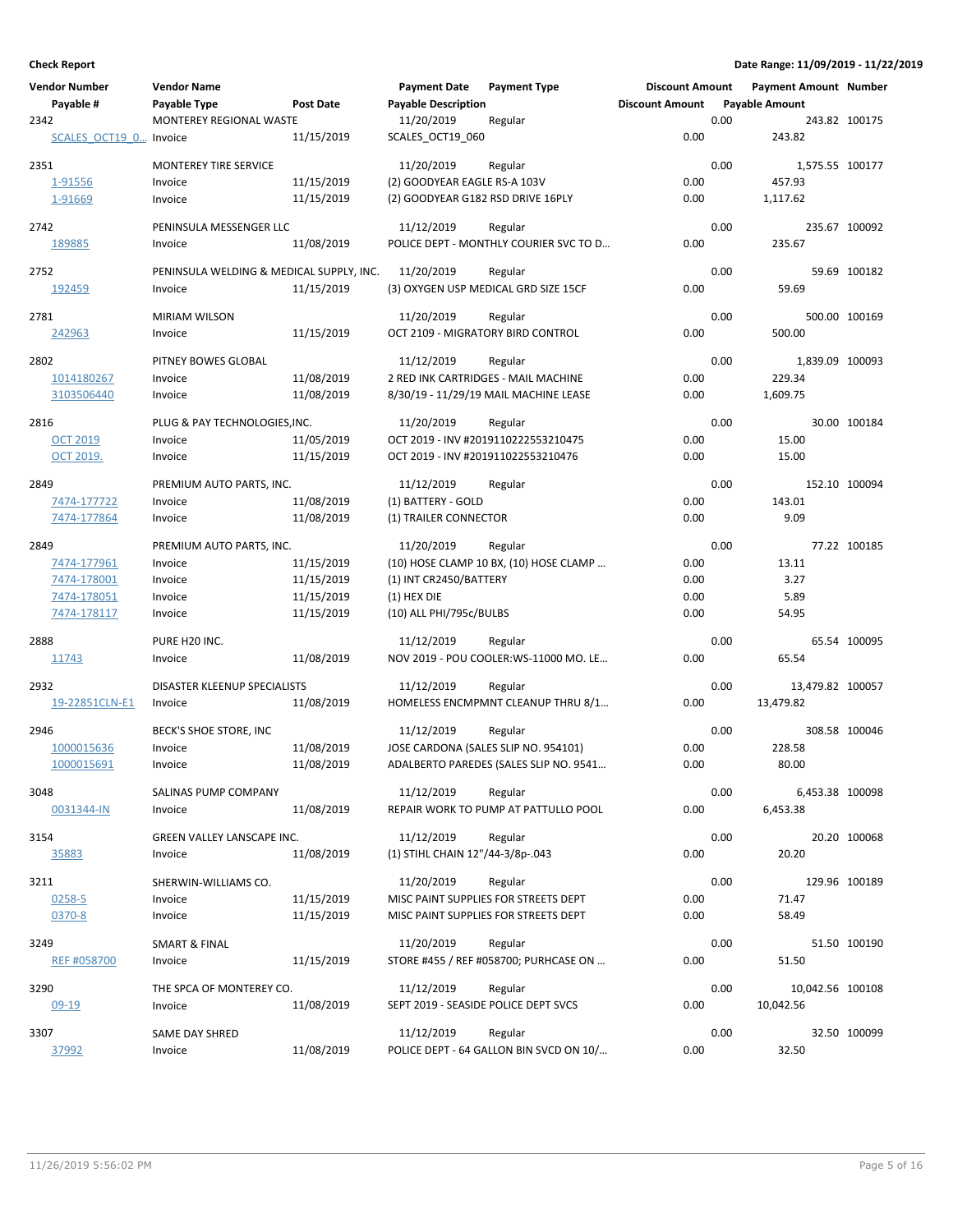| <b>Vendor Number</b>   | <b>Vendor Name</b>              |            | <b>Payment Date</b>                 | <b>Payment Type</b>                       | <b>Discount Amount</b> |      | Payment Amount Number |               |
|------------------------|---------------------------------|------------|-------------------------------------|-------------------------------------------|------------------------|------|-----------------------|---------------|
| Payable #              | Payable Type                    | Post Date  | <b>Payable Description</b>          |                                           | <b>Discount Amount</b> |      | <b>Payable Amount</b> |               |
| 3319                   | <b>STAPLES ADVANTAGE</b>        |            | 11/12/2019                          | Regular                                   |                        | 0.00 |                       | 676.76 100103 |
| 3428705592             | Invoice                         | 11/08/2019 |                                     | POLICE DEPT - 7-OUTLET SURGE SUPPRESSOR   | 0.00                   |      | 41.50                 |               |
| 3428705594             | Invoice                         | 11/08/2019 | PUBLIC WORKS - (2) HP INK CARTRIGES |                                           | 0.00                   |      | 91.31                 |               |
| 3428705595             | Invoice                         | 11/08/2019 |                                     | RECREATION DEPT - MISC SUPPLIES 10/23/19  | 0.00                   |      | 174.32                |               |
| 3429120372             | Invoice                         | 11/08/2019 | CITY HALL SUPPLIES 10/26/19         |                                           | 0.00                   |      | 369.63                |               |
|                        |                                 |            |                                     |                                           |                        |      |                       |               |
| 3319                   | <b>STAPLES ADVANTAGE</b>        |            | 11/20/2019                          | Regular                                   |                        | 0.00 |                       | 661.53 100192 |
| 3429120374             | Invoice                         | 11/15/2019 |                                     | RECREATION DEPT - MISC SUPPLIES 10/26/19  | 0.00                   |      | 292.19                |               |
| 3429632137             | Invoice                         | 11/15/2019 | FINANCE DEPT - CITY HALL SUPPLIES   |                                           | 0.00                   |      | 68.97                 |               |
| 3429632139             | Invoice                         | 11/15/2019 | FINANCE DEPT - SUPPLIES FOR ACCT II |                                           | 0.00                   |      | 257.80                |               |
| 3429774845             | Invoice                         | 11/15/2019 | FINANCE DEPT - SUPPLIES FOR ACCT II |                                           | 0.00                   |      | 29.49                 |               |
| 3430219413             | Invoice                         | 11/15/2019 | FINANCE DEPT - SUPPLIES FOR ACCT II |                                           | 0.00                   |      | 13.08                 |               |
|                        |                                 |            |                                     |                                           |                        |      |                       |               |
| 3397                   | PETER K. FICHTNER               |            | 11/20/2019                          | Regular                                   |                        | 0.00 |                       | 190.00 100183 |
| 10059                  | Invoice                         | 11/15/2019 |                                     | 2 HRS LABOR - HOME DEPOT PRKNG LOT LI     | 0.00                   |      | 190.00                |               |
|                        |                                 |            |                                     |                                           |                        |      |                       |               |
| 3515                   | TRI-COUNTY FIRE PROTECTION      |            | 11/20/2019                          | Regular                                   |                        | 0.00 |                       | 180.53 100196 |
| SY101545               | Invoice                         | 11/15/2019 |                                     | CHILD DEV CTR - SERVICE AND SUPPLIES 11/  | 0.00                   |      | 180.53                |               |
|                        |                                 |            |                                     |                                           |                        |      |                       |               |
| 3851                   | BOUND TREE MEDICAL, LLC         |            | 11/20/2019                          | Regular                                   |                        | 0.00 |                       | 409.19 100126 |
| 83402088               | Invoice                         | 11/15/2019 |                                     | MISC SUPPLIES FOR SEASIDE FIRE DEPT.      | 0.00                   |      | 409.19                |               |
| 3974                   | SEASIDE HIGH SCHOOL             |            | 11/20/2019                          | Regular                                   |                        | 0.00 | 3,000.00 100188       |               |
| <b>11/7/19 COUNCIL</b> | Invoice                         | 11/15/2019 |                                     | MAYOR'S YOUTH FUND FOR BOYS SOCCER F      | 0.00                   |      | 3,000.00              |               |
|                        |                                 |            |                                     |                                           |                        |      |                       |               |
| 4106                   | BAY REPROGRAPHIC & SUPPLY, INC. |            | 11/12/2019                          | Regular                                   |                        | 0.00 |                       | 394.39 100045 |
| 390767                 | Invoice                         | 11/08/2019 |                                     | OCT - NOV 2019 BAY MPS BASE/LF USAGE C    | 0.00                   |      | 394.39                |               |
|                        |                                 |            |                                     |                                           |                        |      |                       |               |
| 4425                   | <b>MONTEREY AUTO SUPPLY</b>     |            | 11/12/2019                          | Regular                                   |                        | 0.00 |                       | 730.50 100080 |
| 674706                 | Invoice                         | 11/08/2019 | (1) RADIATOR, (2) RADIATOR HOSES    |                                           | 0.00                   |      | 205.03                |               |
| 674804                 | Invoice                         | 11/08/2019 |                                     | (1) WATER PUMP, (1) BELT, (1) ENGINE COOL | 0.00                   |      | 129.09                |               |
| 674900                 | Credit Memo                     | 11/08/2019 |                                     | CRDT (1) FAN CLUTCH, (1) ENGINE COOLING   | 0.00                   |      | $-21.98$              |               |
| 675321                 | Invoice                         | 11/08/2019 | (2) BRAKE ROTOR, (1) BRAKE PADS     |                                           | 0.00                   |      | 261.85                |               |
| 675322                 | Invoice                         | 11/08/2019 | (10) DIESL EXST FLD 2/5 GA          |                                           | 0.00                   |      | 106.96                |               |
| 675521                 | Invoice                         | 11/08/2019 | (4) NAPAGOLD OIL FILTERS            |                                           | 0.00                   |      | 26.48                 |               |
| 675542                 | Invoice                         | 11/08/2019 | (1) CONNECTOR                       |                                           | 0.00                   |      | 9.45                  |               |
| 675736                 | Invoice                         | 11/08/2019 | (1) NAPAGOLD OIL FILTER             |                                           | 0.00                   |      | 10.11                 |               |
| 675905                 | Invoice                         | 11/08/2019 | (1) NAPAGOLD OIL FILTER             |                                           | 0.00                   |      | 3.51                  |               |
|                        |                                 |            |                                     |                                           |                        |      |                       |               |
| 4425                   | <b>MONTEREY AUTO SUPPLY</b>     |            | 11/20/2019                          | Regular                                   |                        | 0.00 |                       | 389.96 100172 |
| 675444                 | Invoice                         | 11/15/2019 |                                     | (1) CURVED RADIATOR HOSE, (2) FI O RINGS  | 0.00                   |      | 32.26                 |               |
| 676022                 | Invoice                         | 11/15/2019 | (1) FUEL CAP, (1) SOLAR BAT CHG     |                                           | 0.00                   |      | 84.12                 |               |
| 676674                 | Invoice                         | 11/15/2019 | (4) NAPAGOLD OIL FILTERS            |                                           | 0.00                   |      | 27.14                 |               |
| 677005                 | Invoice                         | 11/15/2019 | (1) METRIC DIE 10MM                 |                                           | 0.00                   |      | 5.45                  |               |
| 677133                 | Invoice                         | 11/15/2019 | (1) NAPAGOLD OIL FILTER             |                                           | 0.00                   |      | 53.77                 |               |
|                        |                                 | 11/15/2019 |                                     |                                           | 0.00                   |      |                       |               |
| 677233                 | Invoice                         |            | (1) NAPAGOLD AIR FILTER             |                                           |                        |      | 57.61                 |               |
| 677237                 | Credit Memo                     | 11/06/2019 | CREDIT FOR INV #677005              |                                           | 0.00                   |      | $-5.45$               |               |
| 677571                 | Invoice                         | 11/15/2019 | (2) NAPA CABIN AIR FILTER           |                                           | 0.00                   |      | 52.48                 |               |
| 677626                 | Invoice                         | 11/15/2019 | (1) 1157 LED BLB WHITE              |                                           | 0.00                   |      | 21.84                 |               |
| 677632                 | Invoice                         | 11/15/2019 | (40) BOXED MINIATURES               |                                           | 0.00                   |      | 60.74                 |               |
| 4670                   | TREASURER -- COUNTY OF MONTEREY |            | 11/12/2019                          | Regular                                   |                        | 0.00 | 1,130.76 100112       |               |
| 19-000265              | Invoice                         | 11/08/2019 |                                     | SEPT 2019 - LEGAL SVCS RENDERED TO SCSD   | 0.00                   |      | 1,130.76              |               |
|                        |                                 |            |                                     |                                           |                        |      |                       |               |
| 4892                   | <b>EDGES ELECTRICAL GROUP</b>   |            | 11/20/2019                          | Regular                                   |                        | 0.00 |                       | 67.30 100144  |
| S4781233.001           | Invoice                         | 11/15/2019 | (30) PHIL F32T8/TL941/ALTO 30PK     |                                           | 0.00                   |      | 67.30                 |               |
|                        |                                 |            |                                     |                                           |                        |      |                       |               |
| 4896                   | DEPARTMENT OF JUSTICE           |            | 11/20/2019                          | Regular                                   |                        | 0.00 | 1,228.00 100141       |               |
| 413988                 | Invoice                         | 11/15/2019 |                                     | OCT 2019 - POLICE DEPT FINGERPRINT APPS   | 0.00                   |      | 1,228.00              |               |
|                        |                                 |            |                                     |                                           |                        |      |                       |               |
| 4970                   | <b>WHITSON ENGINEERS</b>        |            | 11/12/2019                          | Regular                                   |                        | 0.00 | 3,642.00 100117       |               |
| 0022967                | Invoice                         | 11/08/2019 |                                     | SEPT 2019 - BROADWAY/FREMONT - CURB       | 0.00                   |      | 146.00                |               |
| 0023014                | Invoice                         | 11/08/2019 | SEPT 2019 - ELLIS PARK SVCS         |                                           | 0.00                   |      | 3,496.00              |               |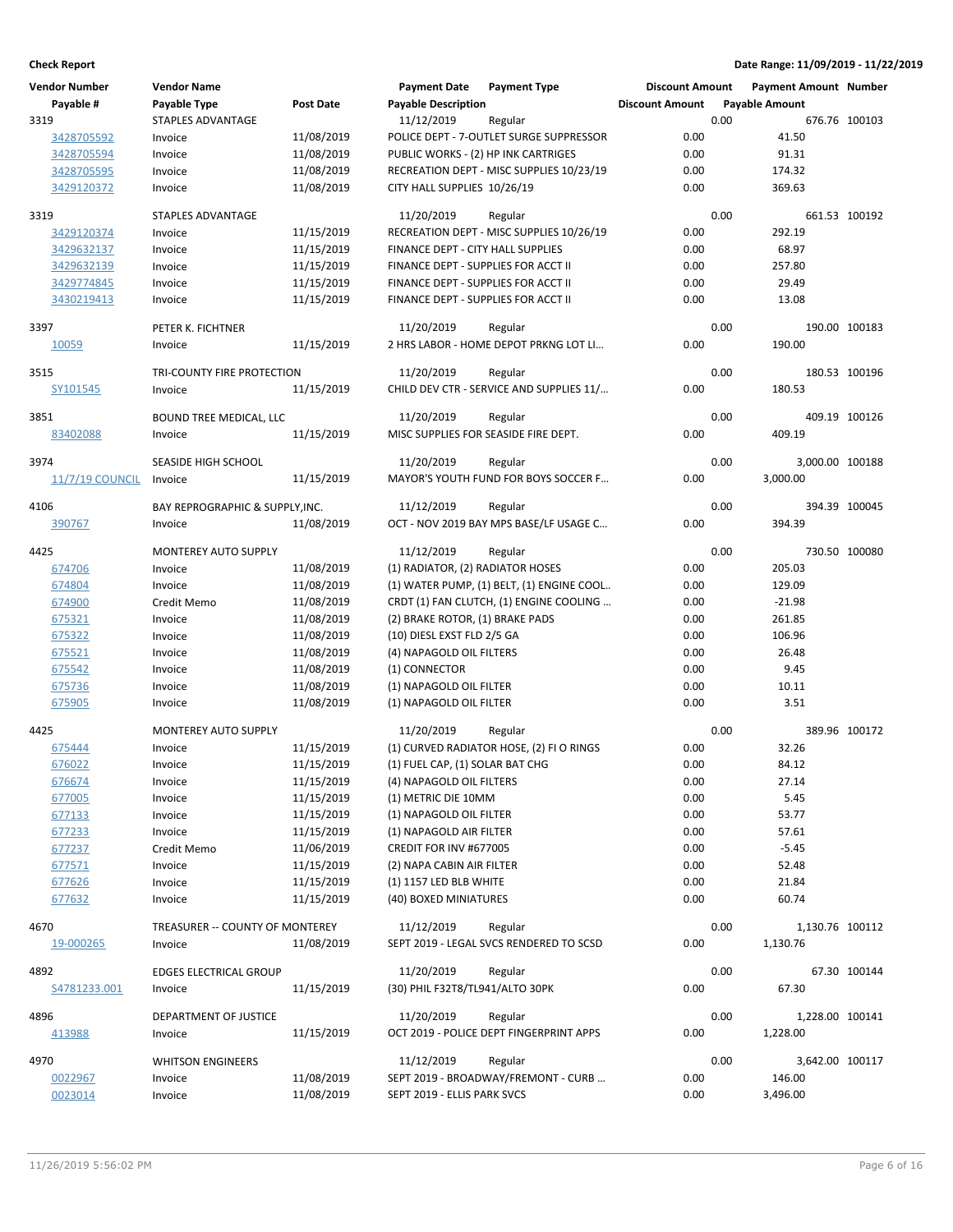| Vendor Number    | <b>Vendor Name</b>          |            | <b>Payment Date</b>        | <b>Payment Type</b>                    | <b>Discount Amount</b> | <b>Payment Amount Number</b> |               |
|------------------|-----------------------------|------------|----------------------------|----------------------------------------|------------------------|------------------------------|---------------|
| Payable #        | Payable Type                | Post Date  | <b>Payable Description</b> |                                        | <b>Discount Amount</b> | <b>Payable Amount</b>        |               |
| 4970             | <b>WHITSON ENGINEERS</b>    |            | 11/20/2019                 | Regular                                |                        | 0.00                         | 320.00 100199 |
| 0023015          | Invoice                     | 11/15/2019 |                            | SEPT 2019 - HIGHLAND OTIS PARK IMPRVM  | 0.00                   | 320.00                       |               |
| 5038             | THE VILLAGE PROJECT. INC.   |            | 11/12/2019                 | Regular                                |                        | 1.674.83 100109<br>0.00      |               |
| <b>SEPT 2019</b> | Invoice                     | 11/08/2019 |                            | SEPT 2019 - CAL GRANT - YOUTH VIOLENCE | 0.00                   | 1.674.83                     |               |
| 5096             | AGA - CENTRAL COAST CHAPTER |            | 11/20/2019                 | Regular                                |                        | 0.00                         | 300.00 100123 |
| 12/16/19         | Invoice                     | 11/15/2019 |                            | KIMBERLY DRABNER - GOVT TAX SEM 12/16  | 0.00                   | 300.00                       |               |

|                       | Payable  | Payment  |                 |            |
|-----------------------|----------|----------|-----------------|------------|
| <b>Payment Type</b>   | Count    | Count    | <b>Discount</b> | Payment    |
| <b>Regular Checks</b> | 134      | 64       | 0.00            | 174,640.18 |
| <b>Manual Checks</b>  | $\Omega$ | 0        | 0.00            | 0.00       |
| <b>Voided Checks</b>  | $\Omega$ | $\Omega$ | 0.00            | 0.00       |
| <b>Bank Drafts</b>    | $\Omega$ | 0        | 0.00            | 0.00       |
| EFT's                 | لا13     | 64       | 0.88            | 174,640:18 |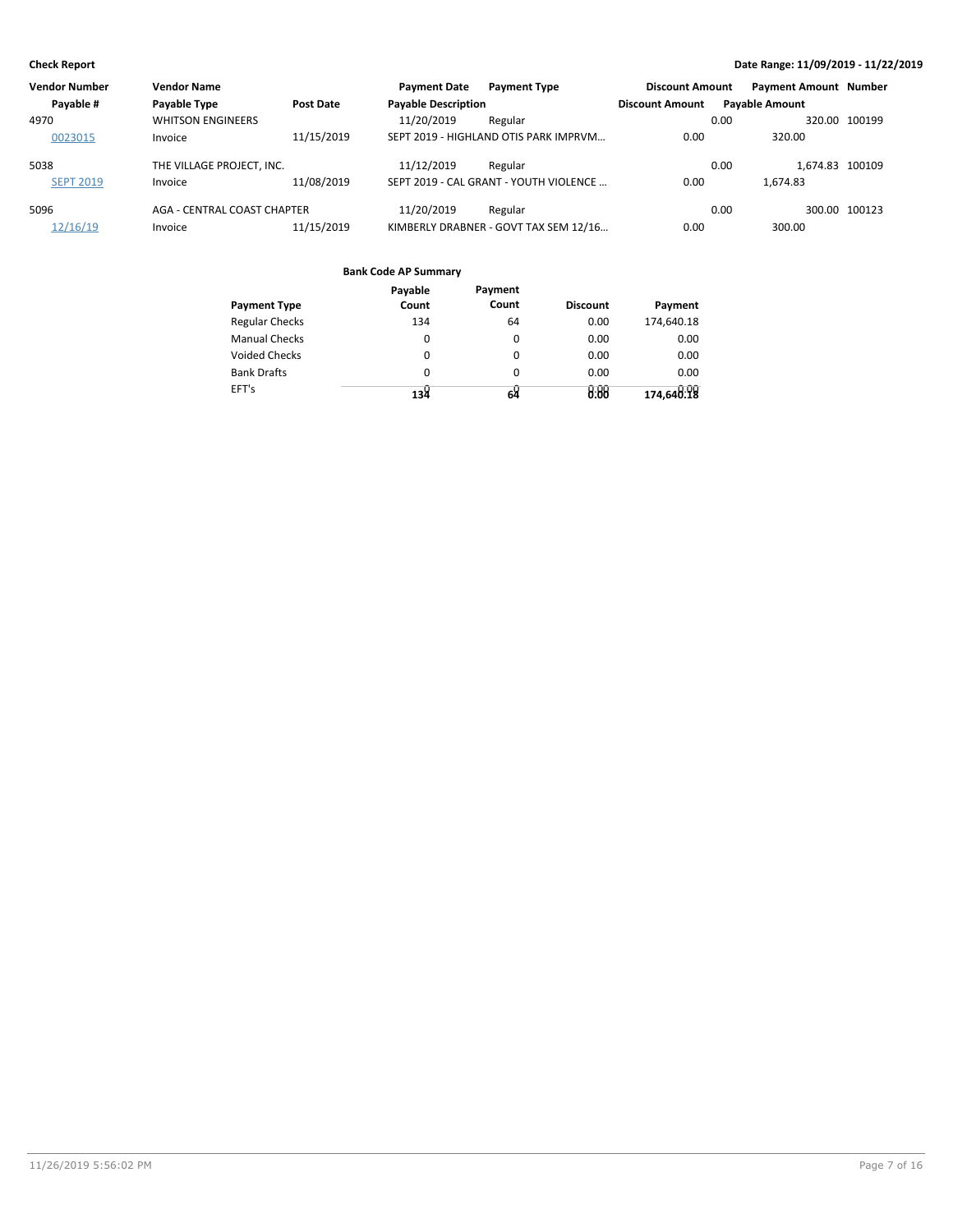| <b>Vendor Number</b>                  | <b>Vendor Name</b>         |                  | <b>Payment Date</b>        | <b>Payment Type</b> | <b>Discount Amount</b> |      | <b>Payment Amount Number</b> |                         |
|---------------------------------------|----------------------------|------------------|----------------------------|---------------------|------------------------|------|------------------------------|-------------------------|
| Payable #                             | Payable Type               | <b>Post Date</b> | <b>Payable Description</b> |                     | <b>Discount Amount</b> |      | <b>Payable Amount</b>        |                         |
| <b>Bank Code: PY-Payroll Payables</b> |                            |                  |                            |                     |                        |      |                              |                         |
| 5144                                  | <b>STATE OF CALIFORNIA</b> |                  | 11/13/2019                 | <b>Bank Draft</b>   |                        | 0.00 |                              | 35.10 0-063-865-792     |
| <b>INV0003854</b>                     | Invoice                    | 11/08/2019       | <b>SIT PAYABLE</b>         |                     | 0.00                   |      | 35.10                        |                         |
| 5144                                  | <b>STATE OF CALIFORNIA</b> |                  | 11/22/2019                 | <b>Bank Draft</b>   |                        | 0.00 |                              | 29,312.43 0-601-592-768 |
| <b>INV0003890</b>                     | Invoice                    | 11/21/2019       | <b>SIT PAYABLE</b>         |                     | 0.00                   |      | 29.312.43                    |                         |
| 5144                                  | <b>STATE OF CALIFORNIA</b> |                  | 11/18/2019                 | <b>Bank Draft</b>   |                        | 0.00 |                              | 111.35 1-514-308-544    |
| <b>INV0003858</b>                     | Invoice                    | 11/15/2019       | <b>SIT PAYABLE</b>         |                     | 0.00                   |      | 111.35                       |                         |

|                       | Payable | Payment |                 |           |
|-----------------------|---------|---------|-----------------|-----------|
| <b>Payment Type</b>   | Count   | Count   | <b>Discount</b> | Payment   |
| <b>Regular Checks</b> | 0       | 0       | 0.00            | 0.00      |
| <b>Manual Checks</b>  | 0       |         | 0.00            | 0.00      |
| <b>Voided Checks</b>  | 0       |         | 0.00            | 0.00      |
| <b>Bank Drafts</b>    | ٩       |         | 0.00            | 29.458.88 |
| EFT's                 |         |         | 0.88            | 29,458.88 |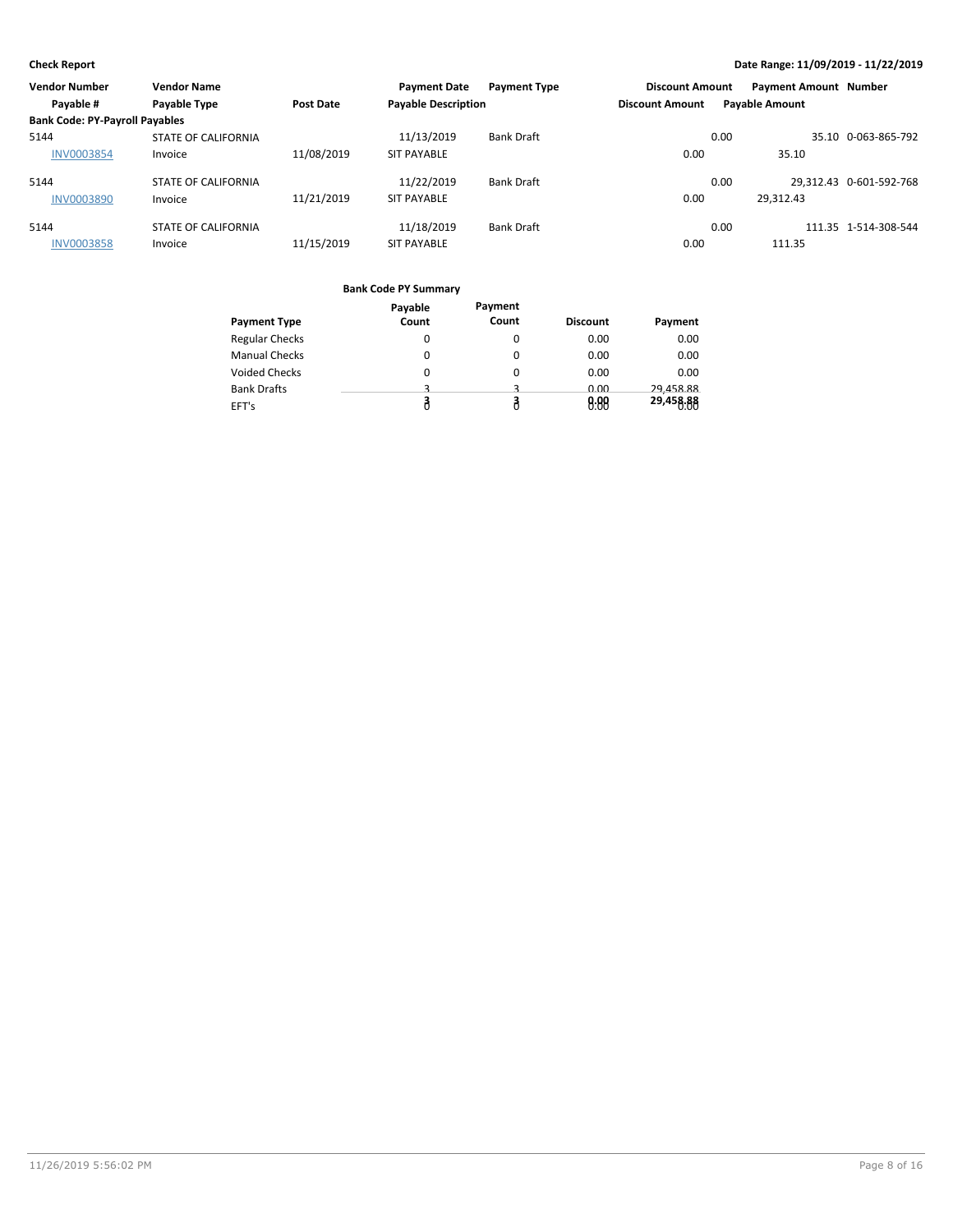| <b>Vendor Number</b>                  | <b>Vendor Name</b>            |            | <b>Payment Date</b><br><b>Payment Type</b> | <b>Discount Amount</b> | <b>Payment Amount Number</b> |  |
|---------------------------------------|-------------------------------|------------|--------------------------------------------|------------------------|------------------------------|--|
| Payable #                             | Payable Type                  | Post Date  | <b>Payable Description</b>                 | <b>Discount Amount</b> | <b>Pavable Amount</b>        |  |
| <b>Bank Code: AP-Regular Payables</b> |                               |            |                                            |                        |                              |  |
| 5198                                  | <b>GOLDEN STATE PORTABLES</b> |            | 11/20/2019<br>Regular                      |                        | 0.00<br>1.215.80 100148      |  |
| 40918                                 | Invoice                       | 11/15/2019 | SEP 2019 - 440 HARCOURT OFC TRAILERS -     | 0.00                   | 487.54                       |  |
| 40919                                 | Invoice                       | 11/15/2019 | SEPT 2019 - 610 OLYMPIA AVE CHEM TOILET    | 0.00                   | 120.36                       |  |
| 41111                                 | Invoice                       | 11/15/2019 | OCT 2019 - 440 HARCOURT OFC TRAILERS -     | 0.00                   | 487.54                       |  |
| 41112                                 | Invoice                       | 11/15/2019 | OCT 2019 - 610 OLYMPIA CHEM TOILET         | 0.00                   | 120.36                       |  |

| <b>Payment Type</b>   | Payable<br>Count | Payment<br>Count | <b>Discount</b> | Payment  |
|-----------------------|------------------|------------------|-----------------|----------|
| <b>Regular Checks</b> | 4                |                  | 0.00            | 1,215.80 |
| <b>Manual Checks</b>  | 0                | 0                | 0.00            | 0.00     |
| <b>Voided Checks</b>  | $\Omega$         | $\Omega$         | 0.00            | 0.00     |
| <b>Bank Drafts</b>    | a                | 0                | 0.00            | 1,219.80 |
| EFT's                 | 0                | 0                | 0.00            | 0.00     |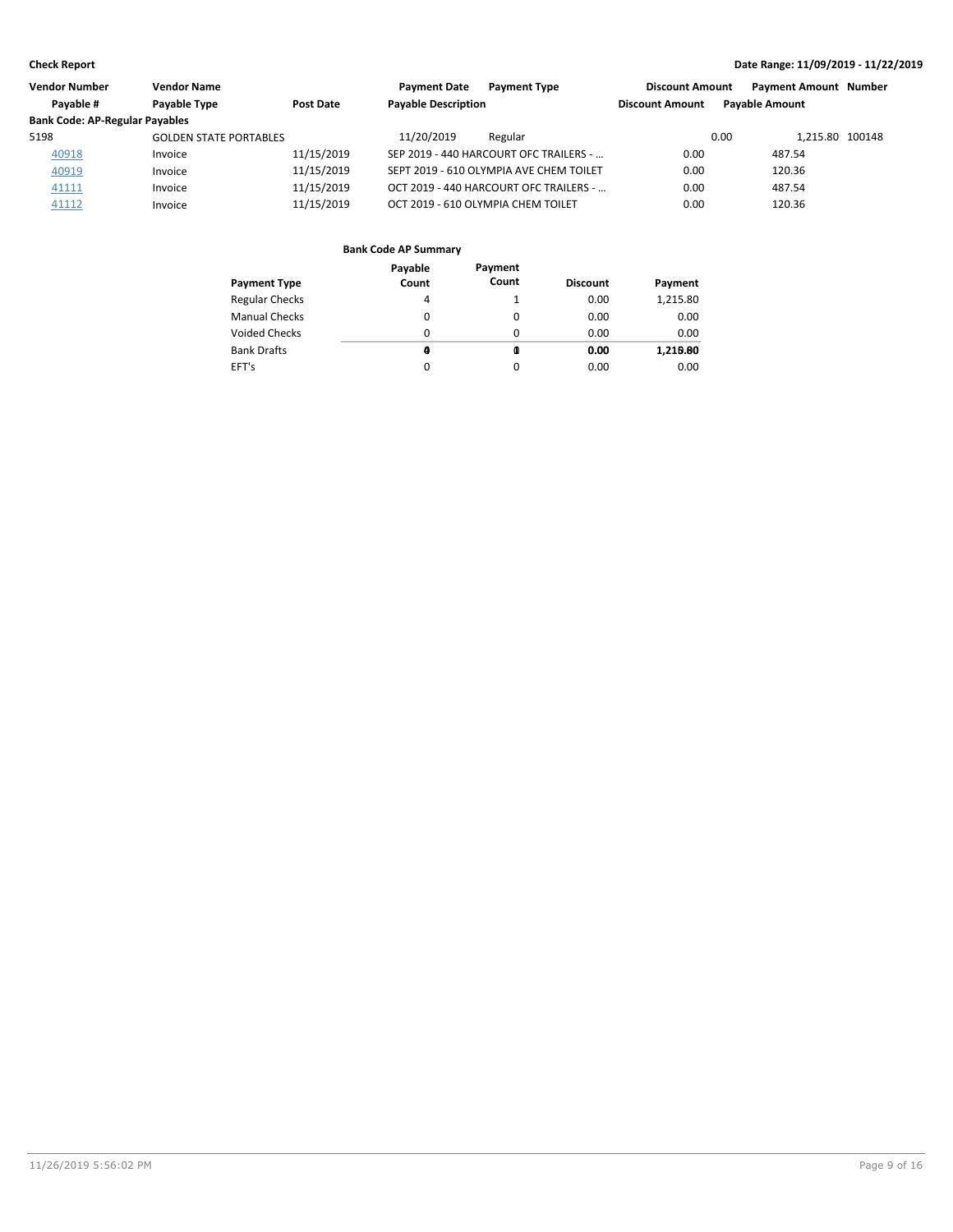| <b>Vendor Number</b>                               | <b>Vendor Name</b> |            | <b>Payment Date</b>        | <b>Payment Type</b> | <b>Discount Amount</b> | <b>Payment Amount Number</b> |                         |
|----------------------------------------------------|--------------------|------------|----------------------------|---------------------|------------------------|------------------------------|-------------------------|
| Payable #<br><b>Bank Code: PY-Payroll Payables</b> | Payable Type       | Post Date  | <b>Payable Description</b> |                     | <b>Discount Amount</b> | <b>Payable Amount</b>        |                         |
|                                                    |                    |            |                            |                     |                        |                              |                         |
| 5264                                               | RABOBANK, N.A.     |            | 11/12/2019                 | Bank Draft          |                        | 0.00                         | 9.94 2709716356823      |
| <b>INV0003856</b>                                  | Invoice            | 11/08/2019 | <b>MEDICARE PAYABLE</b>    |                     | 0.00                   | 9.94                         |                         |
| 5264                                               | RABOBANK, N.A.     |            | 11/12/2019                 | <b>Bank Draft</b>   |                        | 0.00                         | 75.48 2709716356823     |
| <b>INV0003855</b>                                  | Invoice            | 11/08/2019 | <b>FIT PAYABLE</b>         |                     | 0.00                   | 75.48                        |                         |
| 5264                                               | RABOBANK, N.A.     |            | 11/18/2019                 | <b>Bank Draft</b>   |                        | 0.00                         | 717.04 2709722621145    |
| INV0003859                                         | Invoice            | 11/15/2019 | <b>FIT PAYABLE</b>         |                     | 0.00                   | 717.04                       |                         |
| 5264                                               | RABOBANK, N.A.     |            | 11/18/2019                 | <b>Bank Draft</b>   |                        | 0.00                         | 702.22 2709722621145    |
| <b>INV0003860</b>                                  | Invoice            | 11/15/2019 | <b>MEDICARE PAYABLE</b>    |                     | 0.00                   | 702.22                       |                         |
| 5264                                               | RABOBANK, N.A.     |            | 11/22/2019                 | <b>Bank Draft</b>   |                        | 0.00                         | 6.96 2709726441877      |
| INV0003893                                         | Invoice            | 11/21/2019 | <b>MEDICARE PAYABLE</b>    |                     | 0.00                   | 6.96                         |                         |
| 5264                                               | RABOBANK, N.A.     |            | 11/22/2019                 | <b>Bank Draft</b>   |                        | 0.00                         | 19,508.74 2709726750008 |
| <b>INV0003892</b>                                  | Invoice            | 11/21/2019 | <b>MEDICARE PAYABLE</b>    |                     | 0.00                   | 19,508.74                    |                         |
| 5264                                               | RABOBANK, N.A.     |            | 11/22/2019                 | <b>Bank Draft</b>   |                        | 0.00                         | 74,575.00 2709726750008 |
| INV0003891                                         | Invoice            | 11/21/2019 | <b>FIT PAYABLE</b>         |                     | 0.00                   | 74,575.00                    |                         |

| Payment Type                        | Payable<br>Count | Payment<br>Count | <b>Discount</b> | Payment                |  |  |
|-------------------------------------|------------------|------------------|-----------------|------------------------|--|--|
| <b>Regular Checks</b>               | 0                | 0                | 0.00            | 0.00                   |  |  |
| <b>Manual Checks</b>                | 0                | 0                | 0.00            | 0.00                   |  |  |
| <b>Voided Checks</b><br>Bank Drafts | u                | y                | 0.00<br>0.00    | 95,599:98<br>95,595.38 |  |  |
| EFT's                               | $\Omega$         | 0                | 0.00            | 0.00                   |  |  |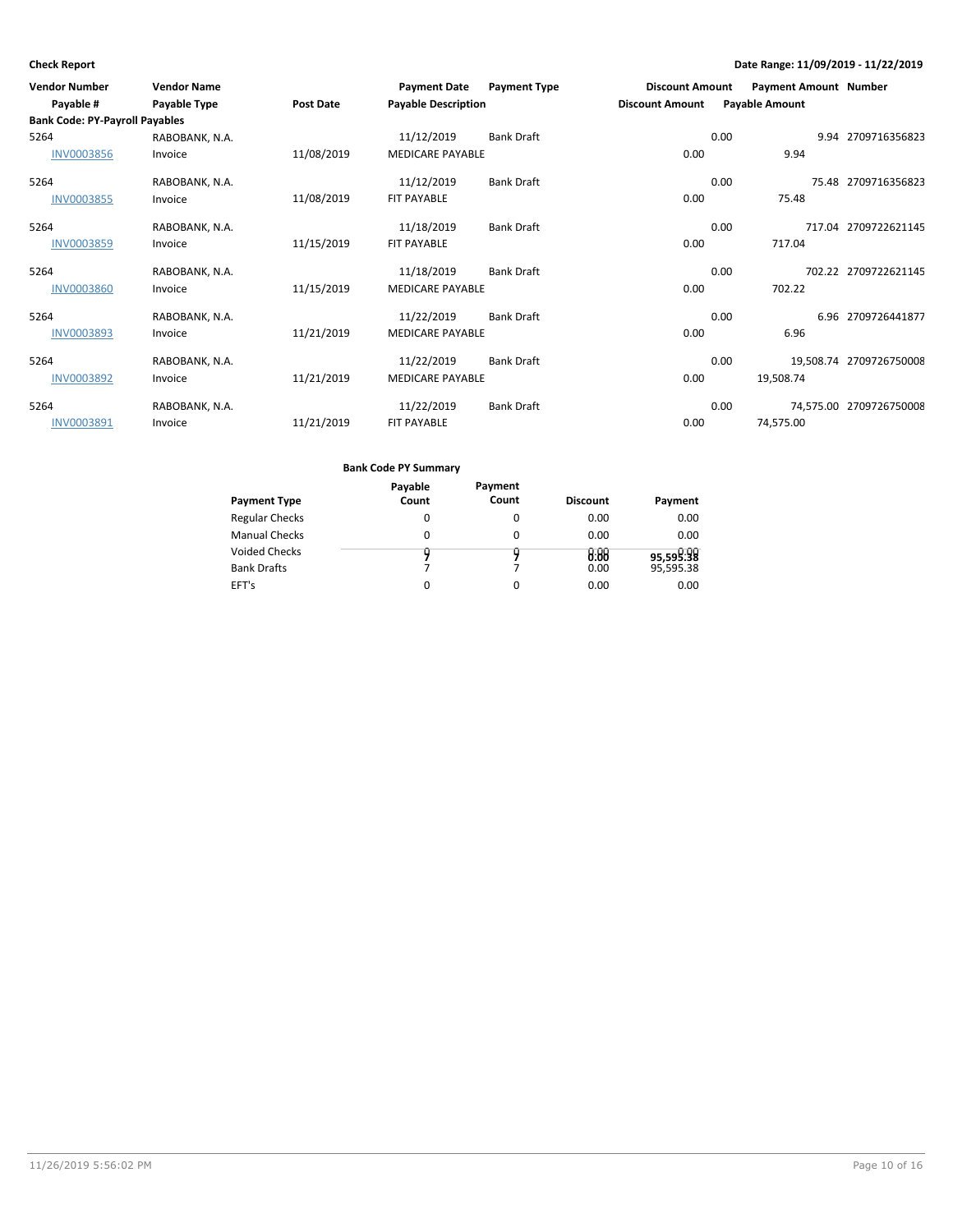|      | <b>Vendor Number</b><br>Payable #     | <b>Vendor Name</b><br>Payable Type  | <b>Post Date</b>         | <b>Payment Date</b><br><b>Payable Description</b> | <b>Payment Type</b>                                                           | <b>Discount Amount</b><br><b>Discount Amount</b> |      | <b>Payment Amount Number</b><br><b>Payable Amount</b> |               |
|------|---------------------------------------|-------------------------------------|--------------------------|---------------------------------------------------|-------------------------------------------------------------------------------|--------------------------------------------------|------|-------------------------------------------------------|---------------|
| 5475 | <b>Bank Code: AP-Regular Payables</b> | TERRYBERRY                          |                          | 11/20/2019                                        |                                                                               |                                                  | 0.00 |                                                       | 248.55 100193 |
|      | G70459                                | Invoice                             | 11/15/2019               |                                                   | Regular<br>(1) SERVICE AWARD RECOGNITION - R. TILLY                           | 0.00                                             |      | 248.55                                                |               |
|      |                                       |                                     |                          |                                                   |                                                                               |                                                  |      |                                                       |               |
| 5543 |                                       | <b>MONTEREY BAY URGENT</b>          |                          | 11/12/2019                                        | Regular                                                                       |                                                  | 0.00 |                                                       | 75.00 100082  |
|      | 269040                                | Invoice                             | 11/08/2019               |                                                   | PRE-EMPLOYMENT TESTING - RECREATION                                           | 0.00                                             |      | 25.00                                                 |               |
|      | 269882<br>270095                      | Invoice<br>Invoice                  | 11/08/2019<br>11/08/2019 |                                                   | PRE-EMPLOYMENT TESTING - RECREATION<br>PRE-EMPLOYMENT TESTING - RECREATION    | 0.00<br>0.00                                     |      | 25.00<br>25.00                                        |               |
|      |                                       |                                     |                          |                                                   |                                                                               |                                                  |      |                                                       |               |
| 5582 |                                       | O'REILLY AUTO PARTS                 |                          | 11/12/2019                                        | Regular                                                                       |                                                  | 0.00 |                                                       | 80.31 100089  |
|      | 3503-413592                           | Invoice                             | 11/08/2019               | (1) AIR BLOW GUN                                  |                                                                               | 0.00                                             |      | 16.08                                                 |               |
|      | 3503-413825                           | Invoice                             | 11/08/2019               | (1) TENSIONER                                     |                                                                               | 0.00                                             |      | 45.70                                                 |               |
|      | 3503-413972                           | Invoice                             | 11/08/2019               | (6) OIL FILTERS                                   |                                                                               | 0.00                                             |      | 18.53                                                 |               |
| 5873 |                                       | UNITED SITE SERVICES, INC.          |                          | 11/20/2019                                        | Regular                                                                       |                                                  | 0.00 |                                                       | 54.26 100197  |
|      | 114-9387171                           | Invoice                             | 11/15/2019               |                                                   | 10/4/19 - 10/31/19 TRAILER KIT SNGLE 610                                      | 0.00                                             |      | 54.26                                                 |               |
|      |                                       |                                     |                          |                                                   |                                                                               |                                                  |      |                                                       |               |
| 5969 |                                       | <b>FASTENAL COMPANY</b>             | 11/08/2019               | 11/12/2019<br><b>OCTOBER VENDING SUPPLIES</b>     | Regular                                                                       | 0.00                                             | 0.00 | 543.51                                                | 543.51 100063 |
|      | <b>CASEA95804</b>                     | Invoice                             |                          |                                                   |                                                                               |                                                  |      |                                                       |               |
| 5969 |                                       | <b>FASTENAL COMPANY</b>             |                          | 11/20/2019                                        | Regular                                                                       |                                                  | 0.00 |                                                       | 713.96 100146 |
|      | CASEA96618                            | Invoice                             | 11/15/2019               |                                                   | (10) 10' SQ POST GALV, (3) 36" POST SLEEVE                                    | 0.00                                             |      | 713.96                                                |               |
| 6172 |                                       | LEXISNEXIS RISK DATA MANGEMENT INC. |                          | 11/20/2019                                        | Regular                                                                       |                                                  | 0.00 |                                                       | 150.00 100165 |
|      | 1035416-20191031 Invoice              |                                     | 11/15/2019               | OCT 2019 - MINIMUM COMMITMENT                     |                                                                               | 0.00                                             |      | 150.00                                                |               |
|      |                                       |                                     |                          |                                                   |                                                                               |                                                  |      |                                                       |               |
| 6237 |                                       | MARTIN B. FEENEY, PG, CHg           |                          | 11/20/2019                                        | Regular                                                                       |                                                  | 0.00 | 8,338.16 100168                                       |               |
|      | 2019-020                              | Invoice                             | 11/15/2019               | SEPT-OCT 2019 SENTINEL WELLS DATA                 |                                                                               | 0.00                                             |      | 8,338.16                                              |               |
| 6290 |                                       | BURKE, WILLIAMS & SORENSEN, LLP     |                          | 11/12/2019                                        | Regular                                                                       |                                                  | 0.00 |                                                       | 330.00 100047 |
|      | 246514                                | Invoice                             | 11/08/2019               |                                                   | SEPT 2019 - LABOR RELATIONS/EMPL LAW S                                        | 0.00                                             |      | 330.00                                                |               |
|      |                                       |                                     |                          |                                                   |                                                                               |                                                  |      |                                                       |               |
| 6324 |                                       | The Home Depot Pro                  |                          | 11/20/2019                                        | Regular                                                                       |                                                  | 0.00 | 1,545.45 100194                                       |               |
|      | 521302190                             | Invoice                             | 11/15/2019               |                                                   | JANITORIAL SUPPLIES FOR 986 HILBY AVE                                         | 0.00                                             |      | 1,545.45                                              |               |
| 6379 |                                       | MARINA COAST WATER DISTRICT         |                          | 11/20/2019                                        | Regular                                                                       |                                                  | 0.00 | 7,837.52 100167                                       |               |
|      | $10/1/19 - 10/31/1$ Invoice           |                                     | 11/15/2019               | OCT 2019 - MISC WATER ACCTS                       |                                                                               | 0.00                                             |      | 7,837.52                                              |               |
| 6477 |                                       | ROBERT S. JAQUES                    |                          | 11/20/2019                                        | Regular                                                                       |                                                  | 0.00 | 5,700.00 100187                                       |               |
|      | 10/01/19-10/31/19 Invoice             |                                     | 11/15/2019               |                                                   | OCT 2019 - WATERMASTER TECH PROG MG                                           | 0.00                                             |      | 5,700.00                                              |               |
|      |                                       |                                     |                          |                                                   |                                                                               |                                                  |      |                                                       |               |
| 6553 |                                       | <b>COMCAST</b>                      |                          | 11/12/2019                                        | Regular                                                                       |                                                  | 0.00 |                                                       | 270.90 100052 |
|      | $11/2/19 - 12/1/19$ Invoice           |                                     | 11/08/2019               |                                                   | ACCT #8155 10 027 0272432; 10/27/19 BILL                                      | 0.00                                             |      | 270.90                                                |               |
| 6599 |                                       | MONTEREY PENINSULA ENGINEERING      |                          | 11/12/2019                                        | Regular                                                                       |                                                  | 0.00 | 93,877.76 100086                                      |               |
|      | 14                                    | Invoice                             | 11/08/2019               | WBUV WORK THROUGH 8/24/2019                       |                                                                               | 0.00                                             |      | 93,877.76                                             |               |
|      |                                       |                                     |                          |                                                   |                                                                               |                                                  |      |                                                       |               |
| 6649 |                                       | <b>YORK</b>                         |                          | 11/12/2019                                        | Regular                                                                       |                                                  | 0.00 | 6,808.48 100118                                       |               |
|      | 500019381<br>500019382                | Invoice<br>Invoice                  | 11/08/2019<br>11/08/2019 |                                                   | 7/1/19-9/30/19 WORKERS COMP CLAIMS A<br>10/1/19-12/31/19 - WORKERS COMP CLAIM | 0.00<br>0.00                                     |      | 4,250.00<br>4,250.00                                  |               |
|      | CM0000303                             | Credit Memo                         | 11/04/2019               |                                                   | CREDIT FOR WORKERS COMP PROGRAM                                               | 0.00                                             |      | $-1,691.52$                                           |               |
|      |                                       |                                     |                          |                                                   |                                                                               |                                                  |      |                                                       |               |
| 6664 |                                       | <b>CULLIGAN WATER CONDITIONING</b>  |                          | 11/12/2019                                        | Regular                                                                       |                                                  | 0.00 |                                                       | 284.00 100055 |
|      | 1159486                               | Invoice                             | 11/08/2019               |                                                   | AUGUST 2019 - POU RENTAL LOC 01-04                                            | 0.00                                             |      | 284.00                                                |               |
| 6671 |                                       | <b>VERIZON WIRELESS</b>             |                          | 11/12/2019                                        | Regular                                                                       |                                                  | 0.00 |                                                       | 840.52 100113 |
|      | 9840794341                            | Invoice                             | 11/08/2019               |                                                   | ACCT #742264136-00001; 10/23/19 BILL DA                                       | 0.00                                             |      | 110.80                                                |               |
|      | 9840797246                            | Invoice                             | 11/08/2019               |                                                   | ACCT #772515511-00004; 10/23/19 BILL DA                                       | 0.00                                             |      | 38.01                                                 |               |
|      | 9840797247                            | Invoice                             | 11/08/2019               |                                                   | ACCT #772515511-00005; 10/23/19 BILL DA                                       | 0.00                                             |      | 114.33                                                |               |
|      | 9840797248                            | Invoice                             | 11/08/2019               |                                                   | ACCT #772515511-00006; 10/23/19 BILL DA                                       | 0.00                                             |      | 138.16                                                |               |
|      | 9840797249                            | Invoice                             | 11/08/2019               |                                                   | ACCT #772515511-00007; 10/23/19 BILL DA                                       | 0.00                                             |      | 56.79                                                 |               |
|      | 9840797250                            | Invoice                             | 11/08/2019               |                                                   | ACCT #772515511-00008; 10/23/19 BILL DA                                       | 0.00                                             |      | 382.43                                                |               |
| 6671 |                                       | <b>VERIZON WIRELESS</b>             |                          | 11/20/2019                                        | Regular                                                                       |                                                  | 0.00 | 1,937.96 100198                                       |               |
|      | 9840797245                            | Invoice                             | 11/15/2019               |                                                   | ACCT #772515511-00003; 10/23/19 BILL DA                                       | 0.00                                             |      | 855.00                                                |               |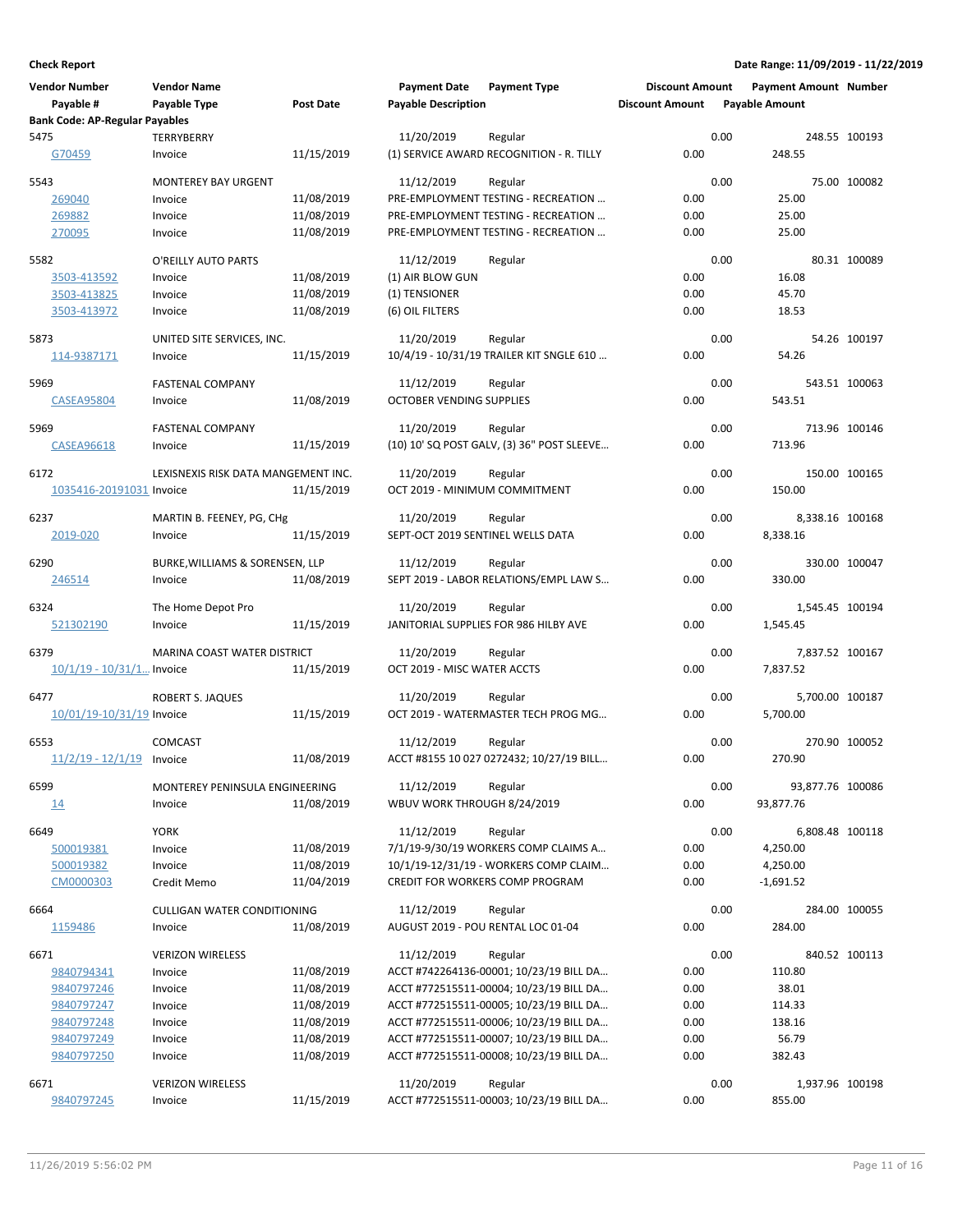| <b>Vendor Number</b><br>Payable # | <b>Vendor Name</b><br>Payable Type    | <b>Post Date</b> | <b>Payment Date</b><br><b>Payable Description</b> | <b>Payment Type</b>                              | <b>Discount Amount</b><br><b>Discount Amount</b> |      | <b>Payment Amount Number</b><br><b>Payable Amount</b> |               |
|-----------------------------------|---------------------------------------|------------------|---------------------------------------------------|--------------------------------------------------|--------------------------------------------------|------|-------------------------------------------------------|---------------|
| 9840797251                        | Invoice                               | 11/15/2019       |                                                   | ACCT #772515511-00009; 10/23/19 BILL DA          | 0.00                                             |      | 1,082.96                                              |               |
| 6703                              | RAUL LOZANO                           |                  | 11/20/2019                                        | Regular                                          |                                                  | 0.00 |                                                       | 194.62 100186 |
| 18733                             | Invoice                               | 11/15/2019       | <b>BUSINESS CARDS - RILEY &amp; HABIBI</b>        |                                                  | 0.00                                             |      | 194.62                                                |               |
|                                   |                                       |                  |                                                   |                                                  |                                                  |      |                                                       |               |
| 6706                              | CATHY'S ACTION PACKED FUN JUMPS, INC. |                  | 11/20/2019                                        | Regular                                          |                                                  | 0.00 | 1,038.70 100129                                       |               |
| 5971433                           | Invoice                               | 11/15/2019       |                                                   | BALANCE DUE FOR INFLATIBLE SLEDDNG 12            | 0.00                                             |      | 1,038.70                                              |               |
| 6727                              | DATAPROSE, INC.                       |                  | 11/20/2019                                        | Regular                                          |                                                  | 0.00 |                                                       | 450.99 100136 |
| DP1903678                         | Invoice                               | 11/15/2019       |                                                   | OCT 2019 - PRINTING AND MAILING OF WAT           | 0.00                                             |      | 450.99                                                |               |
|                                   |                                       |                  |                                                   |                                                  |                                                  |      |                                                       |               |
| 6747                              | AT&T MOBILITY                         |                  | 11/12/2019                                        | Regular                                          |                                                  | 0.00 | 563.80 100043                                         |               |
| $9/9/19 - 10/8/19$                | Invoice                               | 11/08/2019       |                                                   | ACCT #287272498122/INV #287272498122X            | 0.00                                             |      | 563.80                                                |               |
|                                   |                                       |                  |                                                   |                                                  |                                                  |      |                                                       |               |
| 6818                              | DE LAGE LANDEN                        | 11/15/2019       | 11/20/2019                                        | Regular<br>NOV 2019 - LEASE FOR SHARP-MXM904 / A | 0.00                                             | 0.00 | 518.35                                                | 518.35 100138 |
| 65729537                          | Invoice                               |                  |                                                   |                                                  |                                                  |      |                                                       |               |
| 6835                              | LANGUAGE TESTING INTL., INC           |                  | 11/20/2019                                        | Regular                                          |                                                  | 0.00 |                                                       | 55.00 100164  |
| L31427-IN                         | Invoice                               | 11/15/2019       | SPANISH TESTING FOR C. VILLACANA                  |                                                  | 0.00                                             |      | 55.00                                                 |               |
|                                   |                                       |                  |                                                   |                                                  |                                                  |      |                                                       |               |
| 6911                              | <b>TRACNET</b>                        |                  | 11/12/2019                                        | Regular                                          |                                                  | 0.00 |                                                       | 599.00 100111 |
| <u>978</u>                        | Invoice                               | 11/08/2019       |                                                   | (1) BOOKING COMPUTER VIDEO CAPTURE C             | 0.00                                             |      | 599.00                                                |               |
| 7065                              | JAN ROEHL CONSULTING                  |                  | 11/20/2019                                        | Regular                                          |                                                  | 0.00 | 1,338.75 100156                                       |               |
| 14                                | Invoice                               | 11/15/2019       | OCT 2019 - CAL VIP EVALUATION SVCS                |                                                  | 0.00                                             |      | 1,338.75                                              |               |
|                                   |                                       |                  |                                                   |                                                  |                                                  |      |                                                       |               |
| 7071                              | AT&T                                  |                  | 11/12/2019                                        | Regular                                          |                                                  | 0.00 |                                                       | 153.18 100042 |
| 10/28/19 - 11/27 Invoice          |                                       | 11/08/2019       |                                                   | ACCT #237 841-1412 213 0; 10/28/19 BILL D        | 0.00                                             |      | 51.06                                                 |               |
| 10/28/19 - 11/27/ Invoice         |                                       | 11/08/2019       |                                                   | ACCT #237 841-1403 201 6; 10/28/19 BILL D        | 0.00                                             |      | 51.06                                                 |               |
| 10/28/19-11/27/19 Invoice         |                                       | 11/08/2019       |                                                   | ACCT #237 841-1401 204 2; 10/28/19 BILL D        | 0.00                                             |      | 51.06                                                 |               |
| 7135                              | MONTEREY SANITARY SUPPLY, INC.        |                  | 11/20/2019                                        | Regular                                          |                                                  | 0.00 |                                                       | 99.00 100176  |
| 13284                             | Invoice                               | 11/15/2019       |                                                   | NOV 2019 - MONTHLY MEDICAL WASTE SVC             | 0.00                                             |      | 99.00                                                 |               |
|                                   |                                       |                  |                                                   |                                                  |                                                  |      |                                                       |               |
| 7217                              | FRANK J. CHRISTIE                     |                  | 11/20/2019                                        | Regular                                          |                                                  | 0.00 | 400.00 100147                                         |               |
| 767479                            | Invoice                               | 11/15/2019       |                                                   | VINYL SIGNS & LETTERING ON POLICE CAR #          | 0.00                                             |      | 400.00                                                |               |
| 7226                              | <b>JAIME MORALES</b>                  |                  | 11/20/2019                                        | Regular                                          |                                                  | 0.00 | 2,293.00 100155                                       |               |
| 0001035                           | Invoice                               | 11/15/2019       |                                                   | UNIT #66 - FRT DRVR AND PASS DOOR/QRT            | 0.00                                             |      | 2,293.00                                              |               |
|                                   |                                       |                  |                                                   |                                                  |                                                  |      |                                                       |               |
| 7266                              | E2 CONSULTING ENGINEERS, INC          |                  | 11/12/2019                                        | Regular                                          |                                                  | 0.00 | 9,158.75 100058                                       |               |
| WW-SEA-2307-032 Invoice           |                                       | 11/08/2019       |                                                   | 8/26/19 - 9/29/19 LIFT STATION UPGRADE           | 0.00                                             |      | 9,158.75                                              |               |
| 7358                              | EAN SERVICES, LLC                     |                  | 11/12/2019                                        | Regular                                          |                                                  | 0.00 |                                                       | 502.99 100059 |
| 60036732193                       | Invoice                               | 11/08/2019       | D. RICE / RENTAL AGREE #945227612                 |                                                  | 0.00                                             |      | 193.64                                                |               |
| 60036735846                       | Invoice                               | 11/08/2019       |                                                   | C. GARRETT - RENTAL AGREE #945226993             | 0.00                                             |      | 191.09                                                |               |
| 800035408836                      | Invoice                               | 11/08/2019       |                                                   | D. RICE / RENTAL AGREEMENT # 79KWNP              | 0.00                                             |      | 118.26                                                |               |
|                                   |                                       |                  |                                                   |                                                  |                                                  |      |                                                       |               |
| 7505                              | MONTEREY BAY ANALYTICAL SVCS.         |                  | 11/12/2019                                        | Regular                                          |                                                  | 0.00 |                                                       | 225.00 100081 |
| 191016 59                         | Invoice                               | 11/08/2019       |                                                   | SEASIDE MWS SAMPLES RECEIVED ON 10/16            | 0.00                                             |      | 225.00                                                |               |
| 7541                              | A TO Z PARTY RENTAL INC.              |                  | 11/20/2019                                        | Regular                                          |                                                  | 0.00 |                                                       | 518.94 100122 |
| 396951                            | Invoice                               | 11/15/2019       |                                                   | 10/26/19 SEASIDE FARMER'S MKT PORTA TO           | 0.00                                             |      | 518.94                                                |               |
|                                   |                                       |                  |                                                   |                                                  |                                                  |      |                                                       |               |
| 7672                              | PATRICIA A. LINTELL                   |                  | 11/20/2019                                        | Regular                                          |                                                  | 0.00 |                                                       | 200.00 100181 |
| 11/12/19                          | Invoice                               | 11/15/2019       |                                                   | 11/12/19 SANITATION DISTRICT BOARD ME            | 0.00                                             |      | 100.00                                                |               |
| 9/17/19                           | Invoice                               | 11/15/2019       |                                                   | 9/17/19 SANITATION DISTRICT BOARD MEET           | 0.00                                             |      | 100.00                                                |               |
| 8014                              | PAXTON ASSOCIATES                     |                  | 11/12/2019                                        | Regular                                          |                                                  | 0.00 | 2,900.00 100091                                       |               |
| 1356                              | Invoice                               | 11/08/2019       |                                                   | 09/26/19 - 10/25/19 WATERMASTER ADMIN            | 0.00                                             |      | 2,900.00                                              |               |
|                                   |                                       |                  |                                                   |                                                  |                                                  |      |                                                       |               |
| 8020                              | RAIMI & ASSOCIATES, INC.              |                  | 11/12/2019                                        | Regular                                          |                                                  | 0.00 | 18,034.94 100096                                      |               |
| 19-3451                           | Invoice                               | 11/08/2019       |                                                   | SEPT 2019 - SEASIDE GENERAL PLAN / EIR           | 0.00                                             |      | 18,034.94                                             |               |
|                                   |                                       |                  |                                                   |                                                  |                                                  |      |                                                       |               |
| 8022<br>42102519                  | JEFF K. BILLS<br>Invoice              | 11/08/2019       | 11/12/2019<br>(1) SUREHIRE ASSESSMENT 10/25/2019  | Regular                                          | 0.00                                             | 0.00 | 400.00                                                | 400.00 100073 |
|                                   |                                       |                  |                                                   |                                                  |                                                  |      |                                                       |               |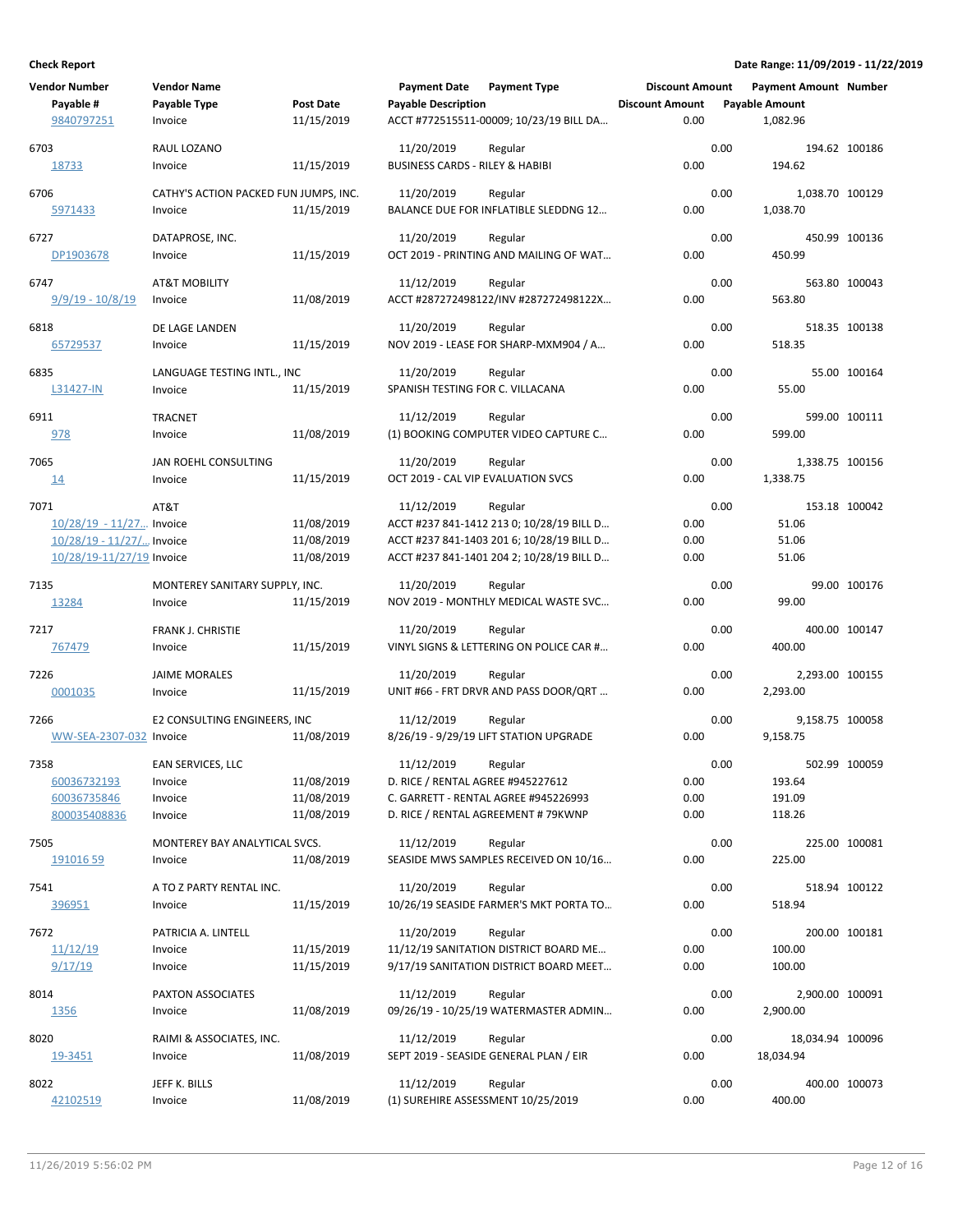| <b>Vendor Number</b>  | <b>Vendor Name</b>               |                  | <b>Payment Date</b>                | <b>Payment Type</b>                      | <b>Discount Amount</b> |      | <b>Payment Amount Number</b> |               |
|-----------------------|----------------------------------|------------------|------------------------------------|------------------------------------------|------------------------|------|------------------------------|---------------|
| Payable #             | Payable Type                     | <b>Post Date</b> | <b>Payable Description</b>         |                                          | <b>Discount Amount</b> |      | <b>Payable Amount</b>        |               |
| 8022                  | JEFF K. BILLS                    |                  | 11/20/2019                         | Regular                                  |                        | 0.00 | 2,400.00 100157              |               |
| 43103019              | Invoice                          | 11/15/2019       | (5) SURE HIRE ASSESSMENTS 10/30/19 |                                          | 0.00                   |      | 2,000.00                     |               |
| 4411119               | Invoice                          | 11/15/2019       | (1) SURE HIRE ASSESSMENT 11/1/19   |                                          | 0.00                   |      | 400.00                       |               |
|                       |                                  |                  |                                    |                                          |                        |      |                              |               |
| 8091                  | <b>BADGER METER INC.</b>         |                  | 11/12/2019                         | Regular                                  |                        | 0.00 | 732.47 100044                |               |
| 80039853              | Invoice                          | 11/08/2019       |                                    | OCT 2019 - MONTHLY ORION CELLULAR WA     | 0.00                   |      | 732.47                       |               |
|                       |                                  |                  |                                    |                                          |                        |      |                              |               |
| 8129                  | VORTEX INDUSTRIES, INC.          |                  | 11/12/2019                         | Regular                                  |                        | 0.00 | 2,751.05 100114              |               |
| 44-1383180            | Invoice                          | 11/08/2019       |                                    | REPAIRS TO STEEL DOOR AT 1635 BROADW     | 0.00                   |      | 2,751.05                     |               |
|                       |                                  |                  |                                    |                                          |                        |      |                              |               |
| 8273                  | SMILE BUSINESS PRODUCTS, INC.    |                  | 11/12/2019                         | Regular                                  |                        | 0.00 |                              | 257.50 100100 |
| 793934                | Invoice                          | 11/08/2019       |                                    | ENGINEERING SHARP/MX-3070N COPIER CH     | 0.00                   |      | 257.50                       |               |
|                       |                                  |                  |                                    |                                          |                        |      |                              |               |
| 8332                  | <b>IVY SIMPSON</b>               |                  | 11/12/2019                         | Regular                                  |                        | 0.00 |                              | 216.00 100072 |
| 1346                  | Invoice                          | 11/08/2019       | MONTHLY INTERIOR PLANT SVC         |                                          | 0.00                   |      | 216.00                       |               |
|                       |                                  |                  |                                    |                                          |                        |      |                              |               |
| 8338                  | <b>FEDEX</b>                     |                  | 11/12/2019                         | Regular                                  |                        | 0.00 |                              | 25.94 100064  |
| 6-778-63630           | Invoice                          | 11/08/2019       |                                    | ACCT #1788-5675-8 / SHIPMENT ON 10/10/   | 0.00                   |      | 17.75                        |               |
| 6-778-79110           | Invoice                          | 11/08/2019       |                                    | ACCT #6266-0569-9 / SHIPMENT ON 10/17/   | 0.00                   |      | 8.19                         |               |
|                       |                                  |                  |                                    |                                          |                        |      |                              |               |
| 8361                  | SPEAKWRITE LLC                   |                  | 11/12/2019                         | Regular                                  |                        | 0.00 | 1,145.12 100102              |               |
| f <sub>2</sub> adf31e | Invoice                          | 11/08/2019       |                                    | OCTOBER 2019 - POLICE DEPT BLG - GrpLEC  | 0.00                   |      | 1,145.12                     |               |
|                       |                                  |                  |                                    |                                          |                        |      |                              |               |
| 8368                  | <b>KOSMONT COMPANIES</b>         |                  | 11/12/2019                         | Regular                                  |                        | 0.00 | 158.60 100074                |               |
| 1702.7 023            | Invoice                          | 11/08/2019       |                                    | SEPT 2019 - PROJECT 1702.7 - EIFD SVCS   | 0.00                   |      | 158.60                       |               |
|                       |                                  |                  | 11/12/2019                         |                                          |                        |      |                              |               |
| 8375                  | STATE WATER RES. CONTROL BOARD   |                  |                                    | Regular                                  |                        | 0.00 | 14,230.00 100104             |               |
| SW-0174371            | Invoice                          | 11/08/2019       |                                    | ANNUAL PERMIT FEE FOR PHASE II SMALL M   | 0.00                   |      | 14,230.00                    |               |
| 8380                  | SPORTSENGINE INC.                |                  | 11/20/2019                         | Regular                                  |                        | 0.00 |                              | 222.00 100191 |
|                       |                                  |                  |                                    |                                          | 0.00                   |      | 203.50                       |               |
| 147645                | Invoice                          | 11/15/2019       |                                    | OCT 2019 - (11) APPLICANT PROFILES REQUE |                        |      |                              |               |
| 147646                | Invoice                          | 11/15/2019       |                                    | OCT 2019 - (1) APPLICANT PROFILE REQUEST | 0.00                   |      | 18.50                        |               |
| 8455                  | <b>JERRY BLACKWELDER</b>         |                  | 11/20/2019                         | Regular                                  |                        | 0.00 |                              | 200.00 100158 |
| 11/12/19              |                                  | 11/15/2019       |                                    | 11/12/19 SANITATION DISTRICT BOARD ME    | 0.00                   |      | 100.00                       |               |
|                       | Invoice                          |                  |                                    |                                          |                        |      |                              |               |
| 9/17/19               | Invoice                          | 11/15/2019       |                                    | 9/17/19 SANITATION DISTRICT BOARD MEET   | 0.00                   |      | 100.00                       |               |
| 8553                  | T. HORZEN INC.                   |                  | 11/12/2019                         | Regular                                  |                        | 0.00 | 2,639.75 100105              |               |
| 021613.               | Invoice                          | 11/08/2019       |                                    | BALANCE DUE FOR (650) BAGS 40# PARTY ICE | 0.00                   |      | 2,639.75                     |               |
|                       |                                  |                  |                                    |                                          |                        |      |                              |               |
| 8558                  | <b>KION</b>                      |                  | 11/20/2019                         | Regular                                  |                        | 0.00 |                              | 890.00 100161 |
| 474340-2              | Invoice                          | 11/15/2019       | SEASIDE 4TH OF JULY BROADCASTS     |                                          | 0.00                   |      | 95.00                        |               |
| 474967-1              | Invoice                          | 11/15/2019       | SEASIDE SUNDAY BLUES BROADCASTS    |                                          | 0.00                   |      | 795.00                       |               |
|                       |                                  |                  |                                    |                                          |                        |      |                              |               |
| 8591                  | AMERICAN RIVER COLLEGE           |                  | 11/12/2019                         | Regular                                  |                        | 0.00 |                              | 72.00 100040  |
| INV0003853            | Invoice                          | 11/08/2019       |                                    | R. LUALEMANA - CRIME SCENE 11/19-11/21   | 0.00                   |      | 72.00                        |               |
|                       |                                  |                  |                                    |                                          |                        |      |                              |               |
| 8628                  | TORTI GALLAS AND PARTNERS, INC.  |                  | 11/20/2019                         | Regular                                  |                        | 0.00 | 37,500.04 100195             |               |
| 0066640               | Invoice                          | 11/15/2019       |                                    | OCT 2019 - CAMPUS TOWN SPECIFIC PLAN     | 0.00                   |      | 37,500.04                    |               |
|                       |                                  |                  |                                    |                                          |                        |      |                              |               |
| 8721                  | CALIFORNIA ASSOCIATION OF        |                  | 11/20/2019                         | Regular                                  |                        | 0.00 | 4,456.00 100127              |               |
| 3996                  | Invoice                          | 11/15/2019       |                                    | MEMBERSHIP RENEWAL THROUGH 12/31/2       | 0.00                   |      | 4,456.00                     |               |
|                       |                                  |                  |                                    |                                          |                        |      |                              |               |
| 8850                  | PAMELA McCRUMB                   |                  | 11/20/2019                         | Regular                                  |                        | 0.00 | 375.00 100179                |               |
| <u>11/12/19</u>       | Invoice                          | 11/15/2019       |                                    | PERFORMANCE FOR THANKSGIVING DANCE       | 0.00                   |      | 375.00                       |               |
|                       |                                  |                  |                                    |                                          |                        |      |                              |               |
| 8855                  | TELECOM LAW FIRM, P.C.           |                  | 11/12/2019                         | Regular                                  |                        | 0.00 | 6,250.36 100106              |               |
| <u>7266</u>           | Invoice                          | 11/08/2019       |                                    | SEPT 2019 - SC1-4 CUP MSTR PKG - LEGAL S | 0.00                   |      | 6,250.36                     |               |
|                       |                                  |                  |                                    |                                          |                        |      |                              |               |
| 8863                  | INFRASTRUCTURE ENGINEERING CORP. |                  | 11/12/2019                         | Regular                                  |                        | 0.00 | 5,850.00 100071              |               |
| 12010                 | Invoice                          | 11/08/2019       |                                    | 8/31/19 - 9/27/19 CDR SEWER LINE REPLC   | 0.00                   |      | 5,850.00                     |               |
| 8877                  | <b>NION</b>                      |                  | 11/20/2019                         | Regular                                  |                        | 0.00 |                              | 295.00 100178 |
|                       |                                  |                  |                                    |                                          |                        |      |                              |               |
| 474350-2              | Invoice                          | 11/15/2019       | SEASIDE 4TH OF JULY BROADCASTS     |                                          | 0.00                   |      | 70.00                        |               |
| 474974-1              | Invoice                          | 11/15/2019       | SEASIDE SUNDAYS BLUES BROADCASTS   |                                          | 0.00                   |      | 225.00                       |               |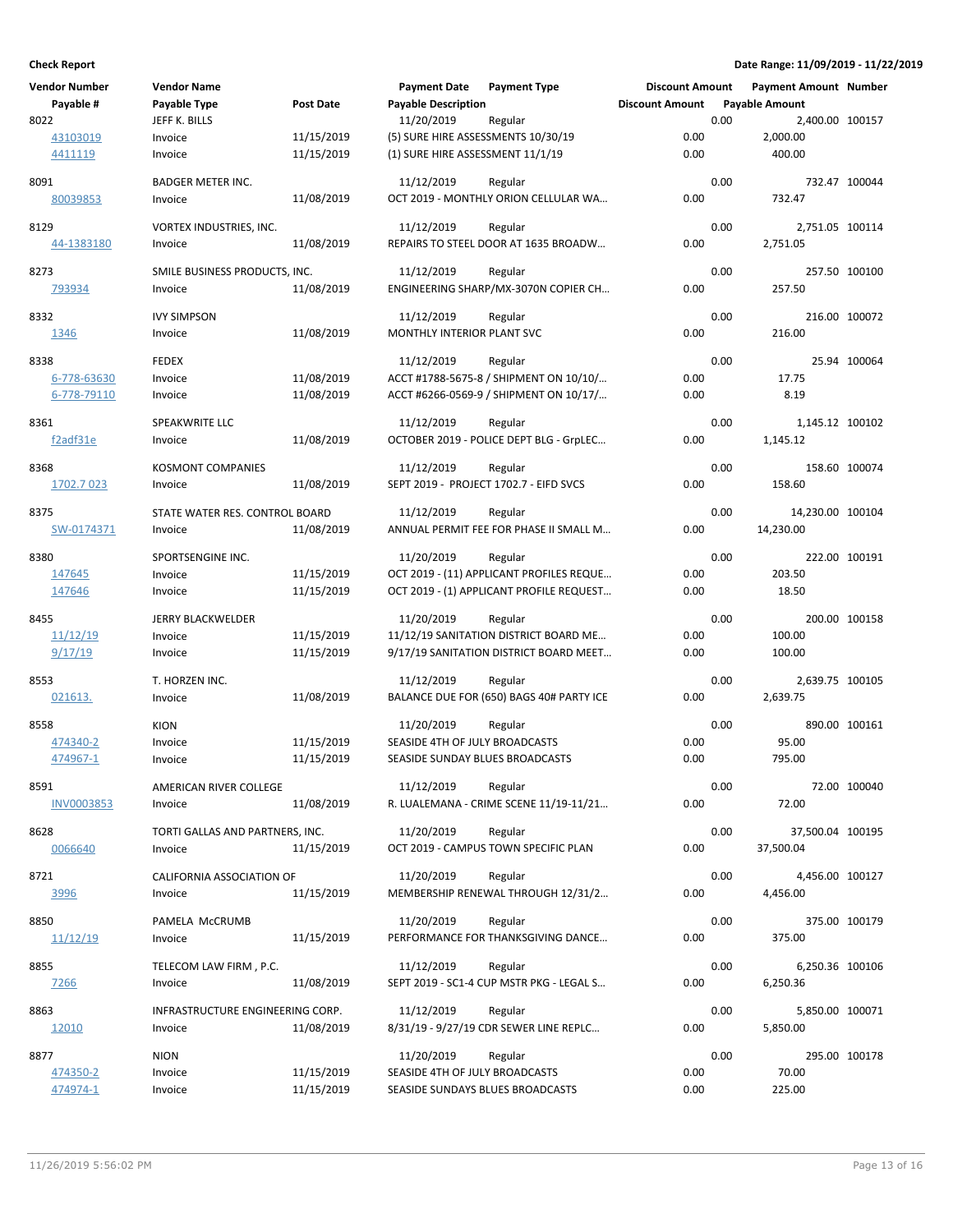| <b>Vendor Number</b>     | <b>Vendor Name</b>                                    |            | <b>Payment Date</b>                 | <b>Payment Type</b>                      | <b>Discount Amount</b> |      | <b>Payment Amount Number</b> |               |
|--------------------------|-------------------------------------------------------|------------|-------------------------------------|------------------------------------------|------------------------|------|------------------------------|---------------|
| Payable #                | Payable Type                                          | Post Date  | <b>Payable Description</b>          |                                          | <b>Discount Amount</b> |      | <b>Payable Amount</b>        |               |
| 8878                     | <b>KMUV</b>                                           |            | 11/20/2019                          | Regular                                  |                        | 0.00 | 125.00 100162                |               |
| 474366-2                 | Invoice                                               | 11/15/2019 | SEASIDE 4TH OF JULY BROADCASTS      |                                          | 0.00                   |      | 125.00                       |               |
| 8880                     | CENTRAL COAST MARKETING TEAM                          |            | 11/20/2019                          | Regular                                  |                        | 0.00 | 5,000.00 100130              |               |
| 1023                     | Invoice                                               | 11/15/2019 | FY 2018/19 CCMT MEMBERSHIP DUES     |                                          | 0.00                   |      | 2,500.00                     |               |
| 1030                     | Invoice                                               | 11/15/2019 | FY 2019/20 CCMT MEMBERSHIP DUES     |                                          | 0.00                   |      | 2,500.00                     |               |
|                          |                                                       |            |                                     |                                          |                        |      |                              |               |
| 8882                     | <b>EVERYONE'S HARVEST</b>                             |            | 11/20/2019                          | Regular                                  |                        | 0.00 | 3,374.00 100145              |               |
| 10-19                    | Invoice                                               | 11/15/2019 |                                     | OCT 2019 - SEASIDE FARMER'S MKT PROG E   | 0.00                   |      | 3,374.00                     |               |
|                          |                                                       |            |                                     |                                          |                        |      |                              |               |
| 8892                     | NCI AFFILIATES, INC.                                  |            | 11/12/2019                          | Regular                                  |                        | 0.00 | 1,166.67 100087              |               |
| 8995                     | Invoice                                               | 11/08/2019 |                                     | SEPT 2019 - CREW PROVIDED GROUNDS MA     | 0.00                   |      | 1,166.67                     |               |
| 8979                     | ERROL L. MONTGOMERY & ASSOCIATES, INC.                |            | 11/12/2019                          | Regular                                  |                        | 0.00 |                              | 390.00 100061 |
| 9150-19-6A               | Invoice                                               | 11/08/2019 |                                     | 8/1/19 - 9/30/19 WATERMASTER GENERAL     | 0.00                   |      | 390.00                       |               |
|                          |                                                       |            |                                     |                                          |                        |      |                              |               |
| 9020                     | RODNEY CRAIG GOODMAN JR.                              |            | 11/12/2019                          | Regular                                  |                        | 0.00 | 4,888.82 100097              |               |
| 1650                     | Invoice                                               | 11/08/2019 |                                     | 10/27/19 - 10/29/19 FINANCIAL MGMT SVCS  | 0.00                   |      | 4,888.82                     |               |
|                          |                                                       |            |                                     |                                          |                        |      |                              |               |
| 9032                     | DANIEL PAUL BECK                                      |            | 11/20/2019                          | Regular                                  |                        | 0.00 | 2,100.00 100135              |               |
| <b>INV01434</b>          | Invoice                                               | 11/15/2019 | 610 OLYMPIA AVE - NEW OFFICE WALL   |                                          | 0.00                   |      | 2,100.00                     |               |
|                          |                                                       |            |                                     |                                          |                        |      |                              |               |
| 9038                     | EDEN COUNCIL FOR HOPE AND OPPORTUNITY                 |            | 11/12/2019                          | Regular                                  |                        | 0.00 | 2,412.33 100060              |               |
| $\mathbf{\underline{1}}$ | Invoice                                               | 11/08/2019 | 1 QTR, FY 2019/20 - CDBG PAYMENT #1 |                                          | 0.00                   |      | 2,412.33                     |               |
| 9041                     | PARTNERS FOR PEACE                                    |            | 11/20/2019                          | Regular                                  |                        | 0.00 | 2,952.17 100180              |               |
| <b>SEPT 2019</b>         | Invoice                                               | 11/15/2019 |                                     | OCT 2019 - CAL VIP GRANT (LOVING SOLUTI  | 0.00                   |      | 2,952.17                     |               |
|                          |                                                       |            |                                     |                                          |                        |      |                              |               |
| 9046                     | JONATHAN GABRIEL WIZARD                               |            | 11/20/2019                          | Regular                                  |                        | 0.00 | 200.00 100159                |               |
| 11/12/19                 | Invoice                                               | 11/15/2019 |                                     | 11/12/19 SANITATION DISTRICT BOARD ME    | 0.00                   |      | 100.00                       |               |
| 9/17/19                  | Invoice                                               | 11/15/2019 |                                     | 9/17/19 SANITATION DISTRICT BOARD MEET   | 0.00                   |      | 100.00                       |               |
| 9106                     | THE SOHAGI LAW GROUP                                  |            | 11/12/2019                          | Regular                                  |                        | 0.00 | 35,259.53 100107             |               |
| 15810                    | Invoice                                               | 11/08/2019 |                                     | SEPT 2019 - CAMPUS TOWN CENTER SVCS      | 0.00                   |      | 32,157.03                    |               |
| 15811                    | Invoice                                               | 11/08/2019 | SEPT 2019 - GENERAL PLAN SERVICES   |                                          | 0.00                   |      | 2,400.00                     |               |
| 15812                    | Invoice                                               | 11/08/2019 |                                     | SEPT 2019 - GENERAL CEQA & LAND USE SE   | 0.00                   |      | 702.50                       |               |
|                          |                                                       |            |                                     |                                          |                        |      |                              |               |
| 9111                     | CALIFORNIA COASTAL RURAL DEVELOPMENT COR 11/12/2019   |            |                                     | Regular                                  |                        | 0.00 | 3,166.67 100050              |               |
| 2264                     | Invoice                                               | 11/08/2019 |                                     | JUNE 2019 - SBDC CONSULTING SERVICES     | 0.00                   |      | 1,666.67                     |               |
| 3009                     | Invoice                                               | 11/08/2019 |                                     | SEPT 2019 - SBDC CONSULTING SERVICES     | 0.00                   |      | 1,500.00                     |               |
|                          |                                                       |            |                                     |                                          |                        |      |                              |               |
| 9157                     | <b>GREG S. OMOTO</b>                                  |            | 11/20/2019                          | Regular                                  |                        | 0.00 |                              | 490.00 100150 |
| <b>OCT/NOV 2019</b>      | Invoice                                               | 11/15/2019 |                                     | ADULT SOFTBALL OFFICIAL (10/28/19 - 11/8 | 0.00                   |      | 490.00                       |               |
| 9210                     | SOUTH BAY FOUNDRY, INC. / PHOENIX IRON WOF 11/12/2019 |            |                                     | Regular                                  |                        | 0.00 | 41,296.50 100101             |               |
| 197540                   | Invoice                                               | 11/08/2019 | BIKE SAFE GRATES / ORDER #167837    |                                          | 0.00                   |      | 41,296.50                    |               |
|                          |                                                       |            |                                     |                                          |                        |      |                              |               |
| 9212                     | <b>WEX BANK</b>                                       |            | 11/12/2019                          | Regular                                  |                        | 0.00 | 404.70 100116                |               |
| 61903011                 | Invoice                                               | 11/08/2019 |                                     | POLICE DEPT FUEL PURCHASES 9/28/19-10/   | 0.00                   |      | 404.70                       |               |
|                          |                                                       |            |                                     |                                          |                        |      |                              |               |
| 9240                     | KOVATCH MOBILE EQUIPMENT CORP.                        |            | 11/12/2019                          | Regular                                  |                        | 0.00 | 41,265.81 100075             |               |
| ca 549766                | Invoice                                               | 11/08/2019 | REPAIR WORK TO FIRE TRUCK           |                                          | 0.00                   |      | 35,106.63                    |               |
| ca 550064                | Invoice                                               | 11/08/2019 | 2ND WORK ORDER FOR FIRE TRUCK       |                                          | 0.00                   |      | 6,159.18                     |               |
| 9264                     | HANLEY & FLEISHMAN, LLP                               |            | 11/20/2019                          | Regular                                  |                        | 0.00 |                              | 100.00 100151 |
| 3156                     | Invoice                                               | 11/15/2019 |                                     | 10/16/19 - 10/17/19 - GENERAL MATTERS S  | 0.00                   |      | 100.00                       |               |
|                          |                                                       |            |                                     |                                          |                        |      |                              |               |
| 9307                     | APPLEBY IMAGING, INC.                                 |            | 11/12/2019                          | Regular                                  |                        | 0.00 | 3,188.80 100041              |               |
| <b>INV-12030</b>         | Invoice                                               | 11/08/2019 | (5) LASERFICHE NAMED USER/SUPPORT   |                                          | 0.00                   |      | 3,188.80                     |               |
|                          |                                                       |            |                                     |                                          |                        |      |                              |               |
| 9313                     | MANUEL L. LOPEZ & LINDA L. LOPEZ                      |            | 11/12/2019                          | Regular                                  |                        | 0.00 | 224.00 100076                |               |
| OCT 2019                 | Invoice                                               | 11/08/2019 | OCT 2019 - (8) LIVE SCAN SERVICE    |                                          | 0.00                   |      | 224.00                       |               |
| 9331                     | ORIGINAL LAND COMPANY                                 |            | 11/12/2019                          | Regular                                  |                        | 0.00 | 1,475.10 100090              |               |
| 10190066                 | Invoice                                               | 11/08/2019 |                                     | (20) QUICK-CHORE BANNER MOUNTING KIT     | 0.00                   |      | 1,475.10                     |               |
|                          |                                                       |            |                                     |                                          |                        |      |                              |               |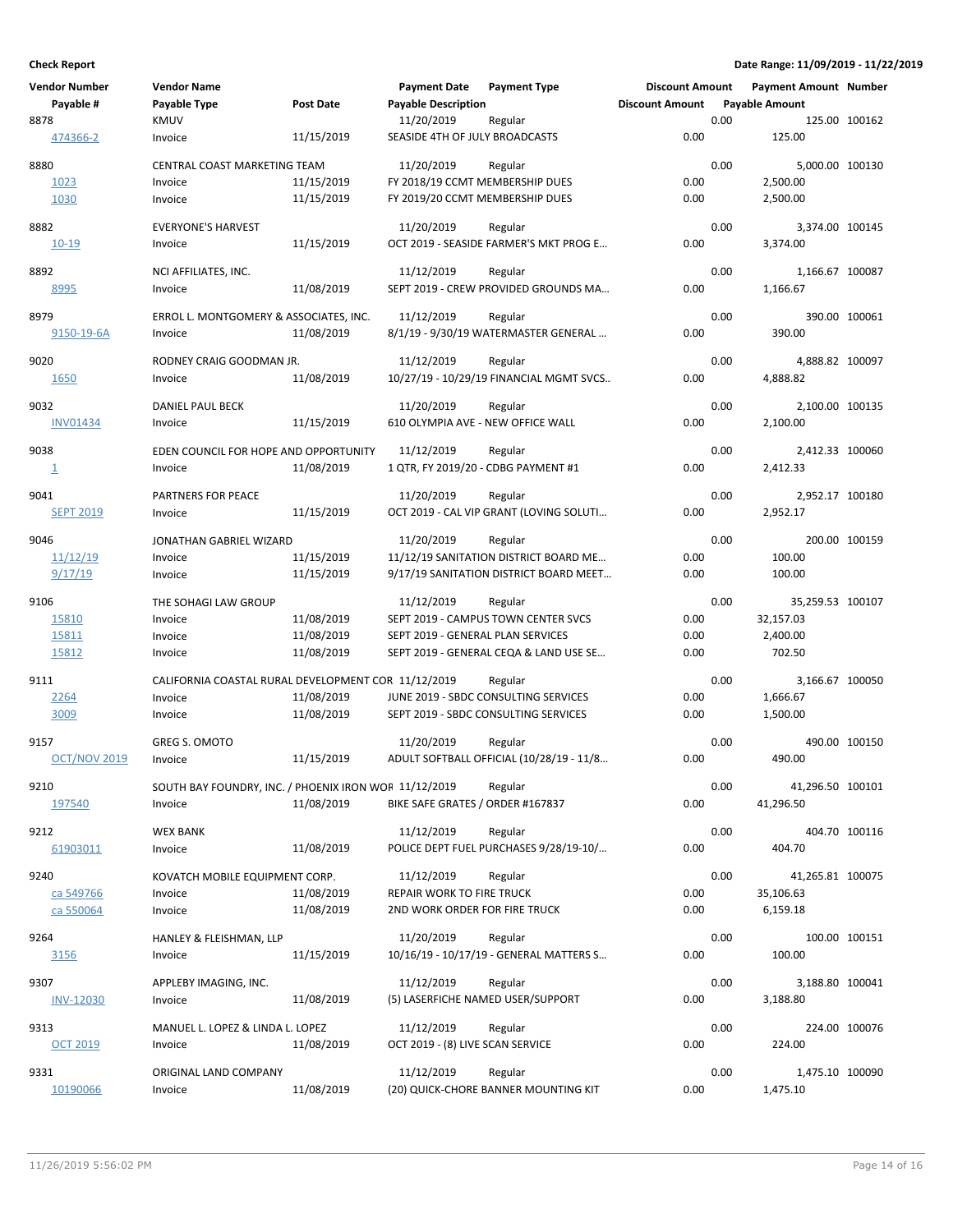| Vendor Number | <b>Vendor Name</b>              |                  | <b>Payment Date</b>        | <b>Payment Type</b>                    | <b>Discount Amount</b> | <b>Payment Amount Number</b> |               |
|---------------|---------------------------------|------------------|----------------------------|----------------------------------------|------------------------|------------------------------|---------------|
| Payable #     | Payable Type                    | <b>Post Date</b> | <b>Payable Description</b> |                                        | <b>Discount Amount</b> | <b>Payable Amount</b>        |               |
| 9332          | DENISE DUFFY & ASSOCIATES. INC. |                  | 11/12/2019                 | Regular                                |                        | 20.592.55 100056<br>0.00     |               |
| 6914          | Invoice                         | 11/08/2019       |                            | 8/16/19-9/30/19 COSTCO GAS STATION     | 0.00                   | 6.894.55                     |               |
| 6920          | Invoice                         | 11/08/2019       |                            | SEPT 2019 - BROADWAY/TERRACE MIXED-U   | 0.00                   | 13,698.00                    |               |
| 9333          | O'MELVENY & MYERS, LLP          |                  | 11/12/2019                 | Regular                                |                        | 17.390.00 100088<br>0.00     |               |
| 1041592       | Invoice                         | 11/08/2019       |                            | SEASIDE WATER RIGHTS SVCS THRU 7/31/19 | 0.00                   | 17.390.00                    |               |
| 9334          | <b>TOMMY LE</b>                 |                  | 11/12/2019                 | Regular                                |                        | 0.00                         | 94.70 100110  |
| 121734        | Invoice                         | 11/08/2019       |                            | ACTIVITY REFUND FOR KIDS' CLUB AFTERSC | 0.00                   | 94.70                        |               |
| 9336          | <b>DAVID RUIZ</b>               |                  | 11/20/2019                 | Regular                                |                        | 0.00                         | 667.13 100137 |
| 122155        | Invoice                         | 11/15/2019       |                            | DEPOSIT REFUND FOR 220 COE AVE ON 11/2 | 0.00                   | 667.13                       |               |

|                       | Payable  | Payment |                 |            |
|-----------------------|----------|---------|-----------------|------------|
| <b>Payment Type</b>   | Count    | Count   | <b>Discount</b> | Payment    |
| <b>Regular Checks</b> | 112      | 82      | 0.00            | 438,172.66 |
| <b>Manual Checks</b>  | <u>n</u> | n       | 0.00            | 0.00       |
| Voided Checks         | 113      | 83      | 0.00            | 438,173.66 |
| <b>Bank Drafts</b>    | 0        | 0       | 0.00            | 0.00       |
| EFT's                 | 0        |         | 0.00            | 0.00       |